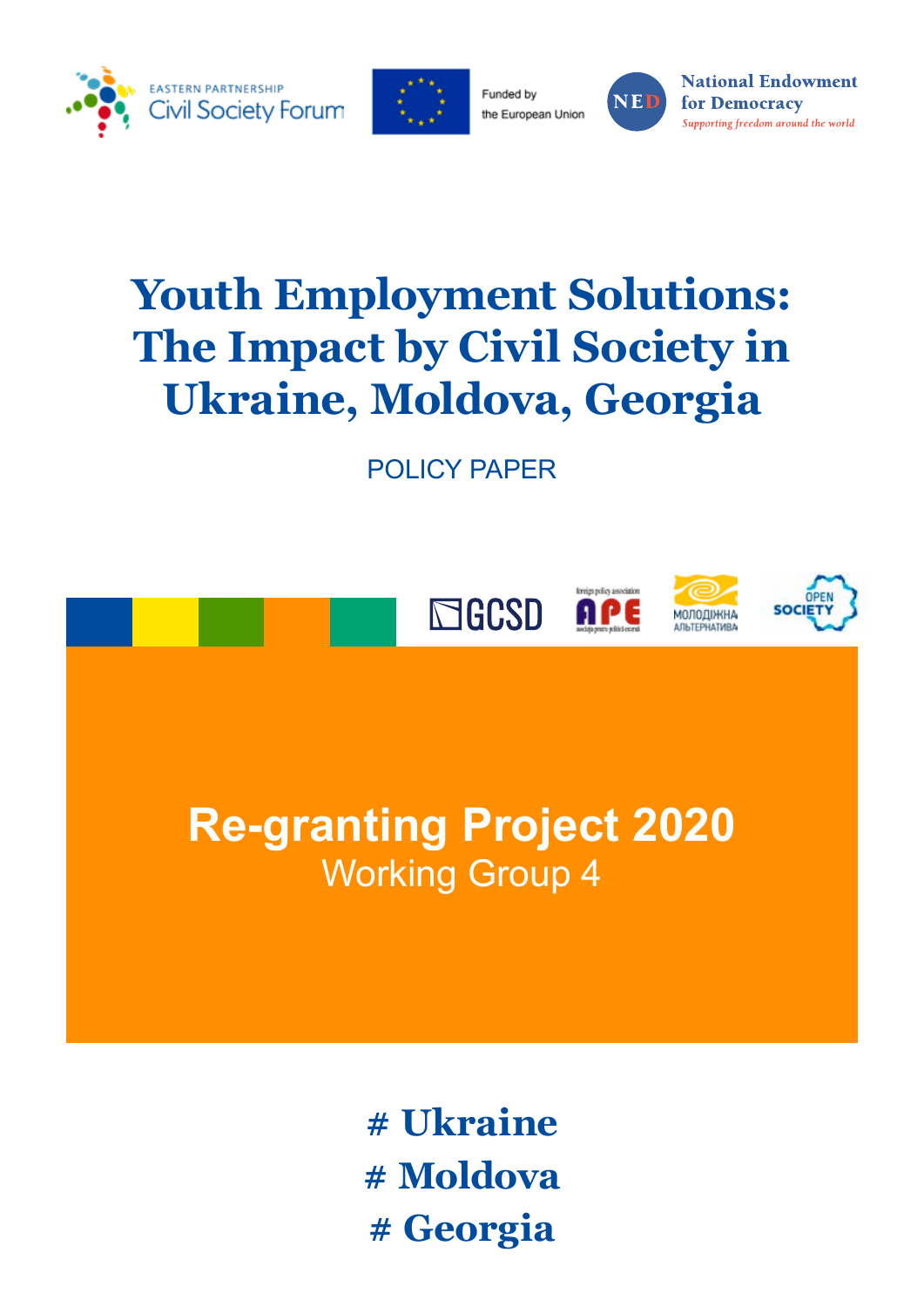



Funded by the European Union



**National Endowment** for Democracy Supporting freedom around the world

This publication was produced with the financial support of the European Union. Its contents are the sole responsibility of the Open Society Foundation, NGO (Ukraine), Youth Alternative NGO (Ukraine), Georgian Center for Strategy and Development (Georgia), Foreign Policy Association of Moldova (Moldova) and do not necessarily reflect the views of the European Union.

### **Authors:**

Gogita Gvedashvili, David Jinjikhadze (Georgia)

Victoria Rosa (Moldova)

Denys Chernikov, Lyudmyla Kudina (Ukraine)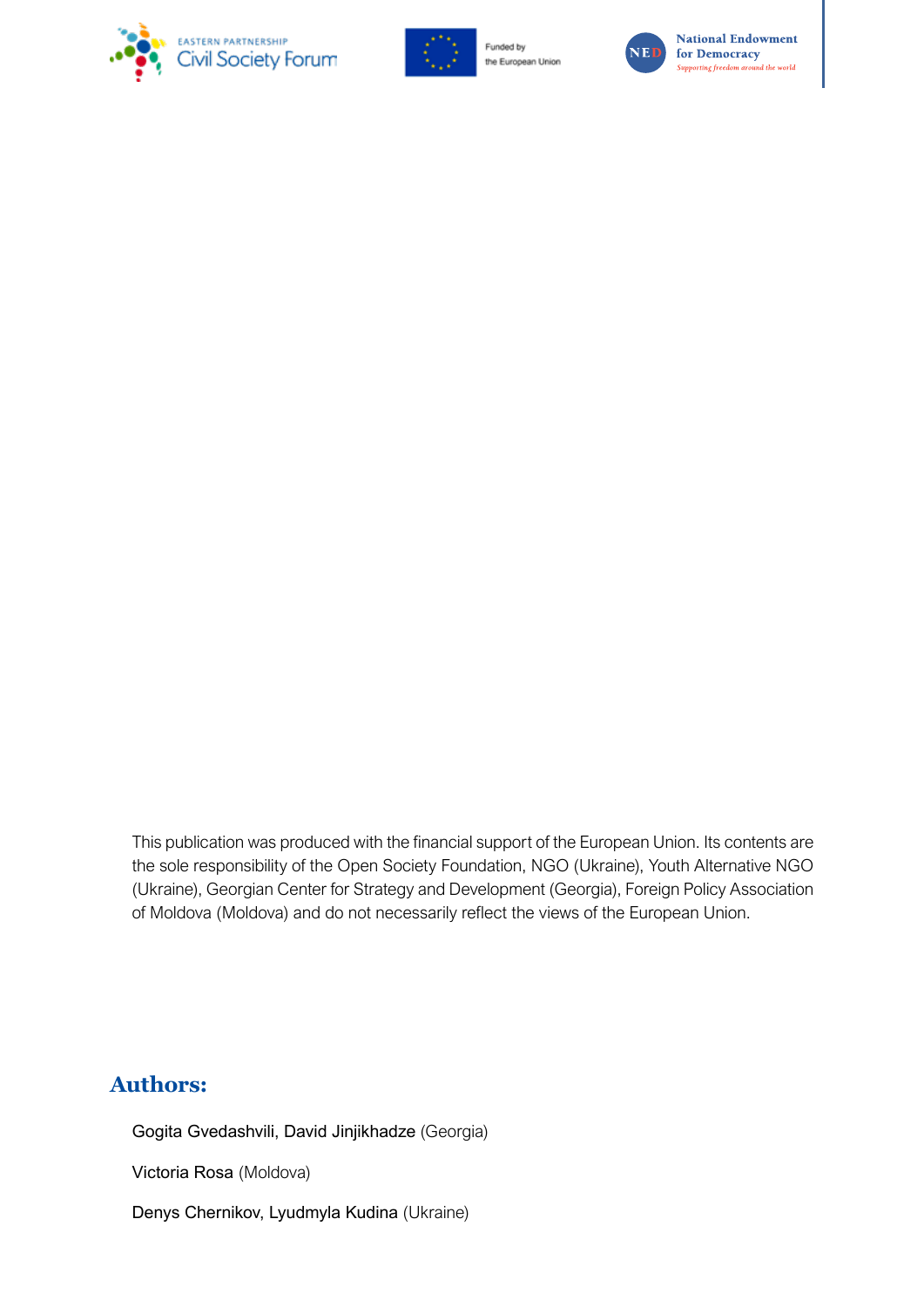





# **Contents**

| Summary                                                                                    | $\overline{2}$ |
|--------------------------------------------------------------------------------------------|----------------|
| Common trends and issues in youth employment<br>in 3 countries                             | $\overline{2}$ |
| Institutions and legislation                                                               | $\overline{7}$ |
| Stimulus packages                                                                          | 13             |
| Best practices of CSOs, private sector, public authorities and international<br>assistance | 15             |
| <b>Country Conclusions</b>                                                                 | 22             |
| Georgia                                                                                    | 22             |
| Moldova                                                                                    | 23             |
| Ukraine                                                                                    | 23             |
| <b>Country Recommendations</b>                                                             | 25             |
| Georgia                                                                                    | 25             |
| Moldova                                                                                    | 26             |
| Ukraine                                                                                    | 27             |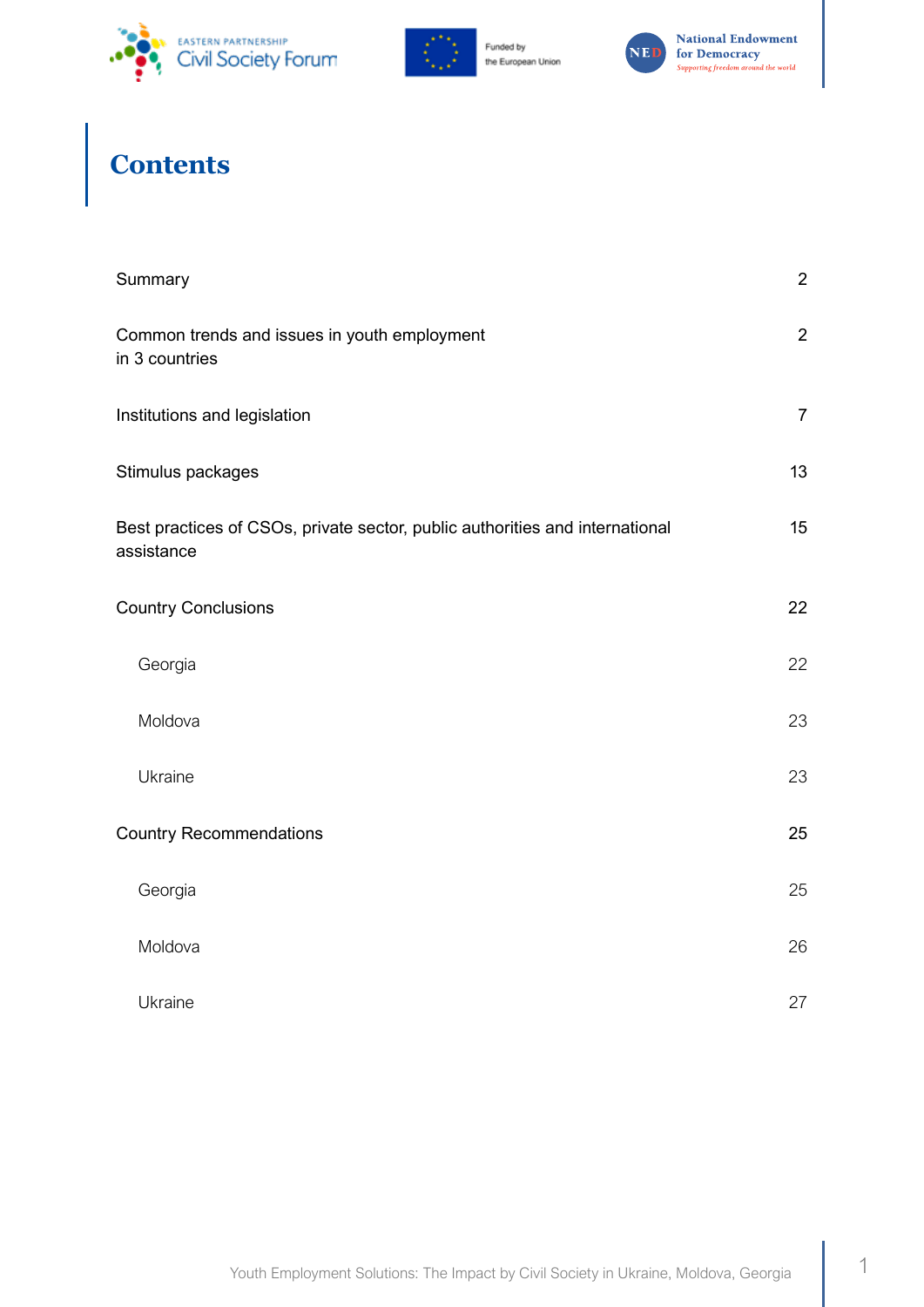<span id="page-3-0"></span>







## **Summary**

Youth employment policy is a complex area, necessary involving education policy, social policy, and economic policy, which makes it per se hard for national governments to tackle comprehensively. In the conditions, which exceed the routine, e.g. due to Covid-19 related limitations, the problem of youth unemployment becomes yet more acute. The governments of Georgia, Moldova and Ukraine have to deal urgently with youth employment opportunities, decent work and job stability, and access to social protection for young

people. The present document is a joint undertaking of the experts from the three countries, which introduces the reader to the background related to youth employment, guides though the key state institutions and relevant legislation, reviews stimulus packages and presents the best practices of civil society, private sector, public authorities and international assistance. The authors conclude with specific policy recommendations for each country.

# **Common trends and issues in youth employment in 3 countries**

Youth employment is an undoubtedly important issue for Georgia, Moldova and Ukraine in terms of employment opportunities, decent work and job stability, and access to social protection for young people. Instability in employment opportunities and wages was the common feature of the labour market in all three countries, which all had experienced the collapse of the Soviet Union. Today the labour market provides cheap qualified workforce and allows the coexistence of illegal employment and shadow economy, and the lack of social guarantees for the employees.

Youth employment policy in this context becomes a complex enterprise, necessary involving education policy, social policy, and economic policy. During the recent year, due to Covid-19 related limitations, businesses in all three countries suffered a tremendous decline of economic activity without a meaningful compensation from the public authorities. The problem of youth unemployment, which was crucial before the Covid-19 pandemic, has got even more severe since April 2020. The official youth unemployment numbers were released, although with some delay (see Table 1), and demonstrate clearly that the current level of youth unemployment is at least twice higher in all three countries, compared to the previous period.

There are several reasons why the youth employment policy has to be placed at the top of the decision-makers' agenda. First, the economic decline due to Covid-19 pandemic was forecasted at more than 8%, so there will be even less opportunities for the young people. Second, the deficit of the national budgets in Georgia, Moldova and Ukraine is increasing, meaning that fewer resources will be allocated to support jobs and businesses. Third, the uncertain future of labour migration to Western Europe due to the pandemic suggests there are no extra options for employment of the young people. Last but not least, the lack of jobs may lead to social unrest, especially in small towns, the areas with industrial decline, and the areas with low economic potential.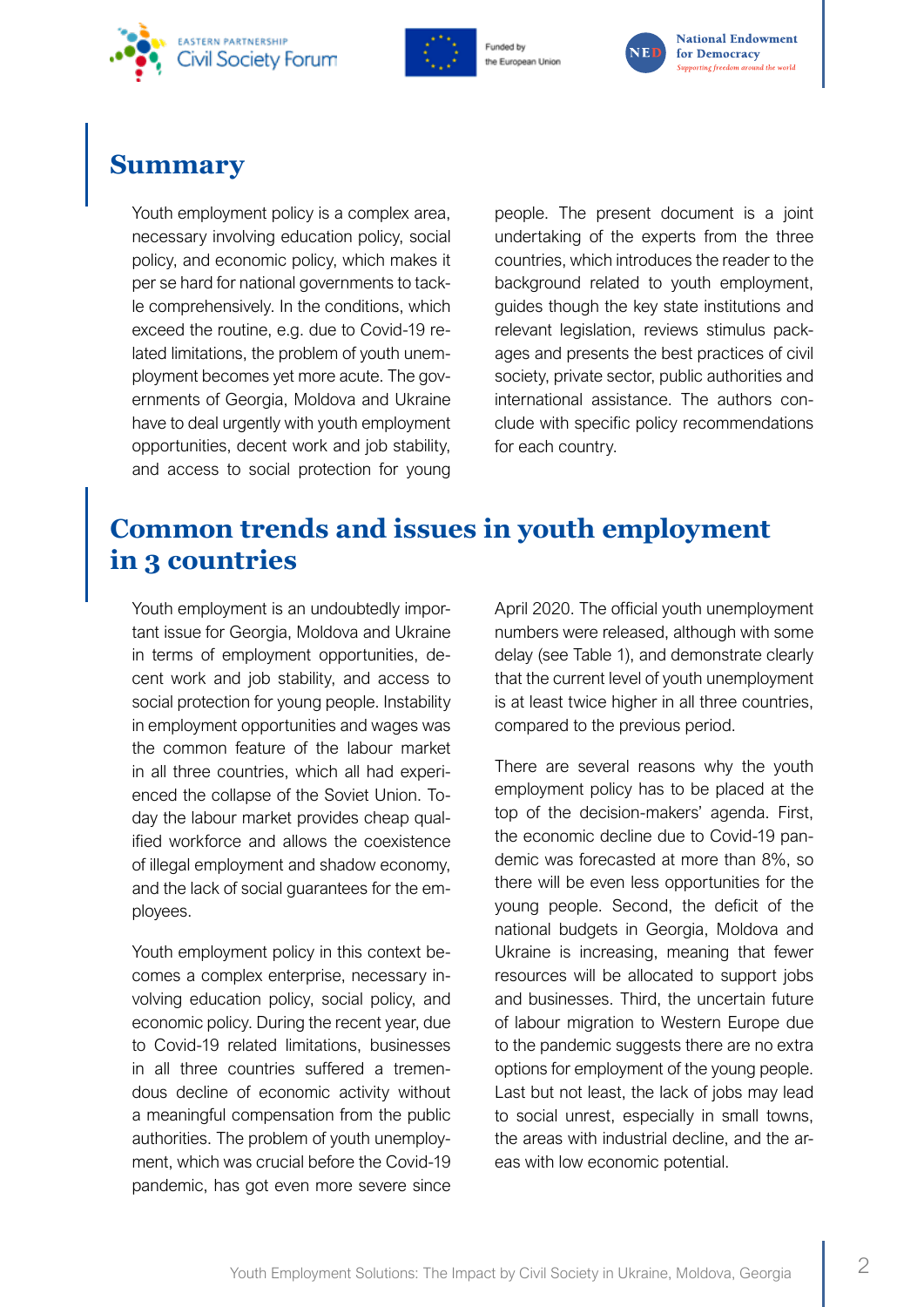





#### **Definition of young people**

- Georgia: individuals aged 14 and 29
- Moldova: individuals aged 14 to 35
- Ukraine: individuals aged 14 to 35

#### *Table 1. Unemployment by age groups, %*

|         | 15-24 y.o. | 25-29 y.o. |
|---------|------------|------------|
| Georgia | 30         | 20         |
| Moldova | 13         | 11         |
| Ukraine | 20         | ו ו        |





All three countries share the same background related to youth employment. Youth unemployment is mostly driven by *a mismatch between specialization/skills*  demand and supply, which is based on the poorly informed choice of the specialization/profession by the young people (the demand side), given poor or no professional orientation services, and their expectations with regards to the "safer" employment with the tertiary education diploma, which would also guarantee a secured career pathway. On the supply side, the university system remains unchanged and further impacts the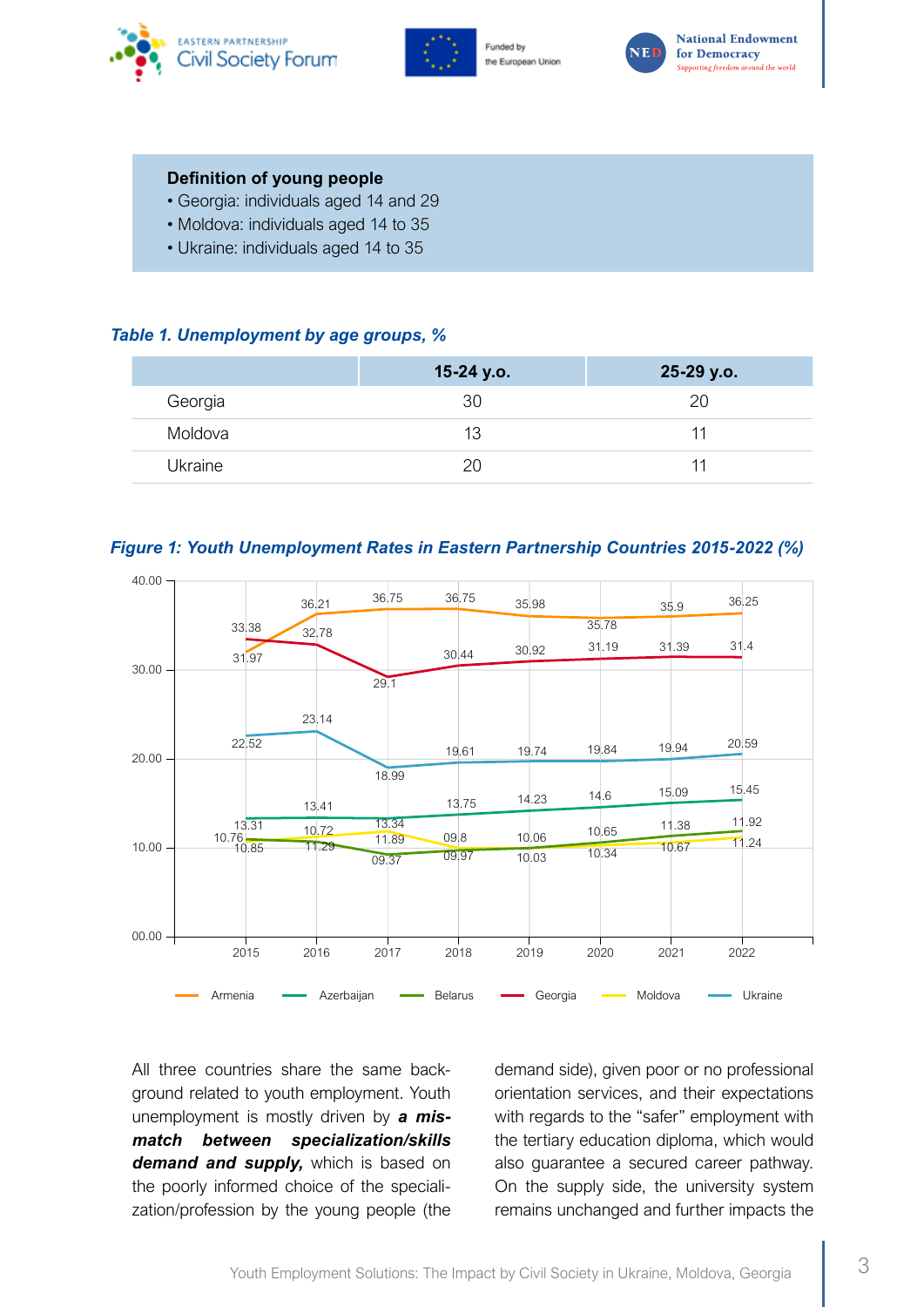



the European Union



young people's choice: school graduates are disproportionately interested to learn social sciences and humanities, compared to other subjects. Young people's "rational" choice is not based on their own experience of study or work. Misinformed choices and exaggerated expectations are formed in an environment, where very few opportunities are available for the on-the-job training or the entry/transit job; where youth entrepreneurship has few stimulus; where low information circulates on opening of new companies and required skills; where few opportunities arise to develop young people's soft skills (e.g. communication, entrepreneurship or leadership). Poor coordination between the government, the businesses and the education providers is yet another reason for misalignment of the educational system with the skills needs of businesses. Major employers and educational institutions show little interest in establishing systematic cooperation to address such pitfalls.

*In Ukraine,* the supply of graduates by Ukrainian universities is imbalanced in view of the market demand: more people are trained in social sciences, legal studies, and management (38% of graduates), compared to engineers (13%), natural sciences and IT (8%) or agriculture (3%). At the same time, the economy shows 10-20% growth in the number of export/import firms in agriculture, industry and services, thus increasing employment opportunities in these spheres. A dramatic mismatch of demanded and supplied skills was emphasized in agriculture and renewable energy.<sup>1</sup>

*In Georgia,* young individuals aged 14 to 18 mostly choose to pursue tertiary education immediately after their school graduation<sup>2</sup>, due to the absence of clearly-defined future plans, goals, or interests. Almost half of the students choose to study in the capital city. A majority of students select educational programs in the field of social sciences, business or law.<sup>3</sup> According to the recent research, only 31% of the employed young Georgians work completely or partially in the profession they were educated for.4 The qualifications and working experience do not match the requirements of the labour market. Notoriously weak correlation between academic studies and employment is a serious problem for university graduates in Georgia. Students choose to enter graduate studies as a way of increasing employment opportunities. Obtaining a Master's degree increases the chances of getting a job by at least 70% when compared to an individual with only a Bachelor's degree.<sup>5</sup> As for vocational education and training (VET) institutions, almost half (47%) of people in formal employment say their field of studies corresponds with their current professional occupation, while another 20% confirms partial compliance.<sup>6</sup>

- 3 GEOSTAT, 2018, Higher and Professional Education, https://geostat.ge/media/18181/umaglesi-ganatleba-%28geo%29\_2018.pdf
- 4 Friedrich Ebert Stiftung, 2016, «Generation in transition: youth study 2016 Georgia.», 29 Feb. 2016, http://library.fes.de/pdf-files/bueros/georgien/13150.pdf
- 5 EACEA, 2017, "Overview of the Higher Education System" https://eacea.ec.europa.eu/sites/eacea-site/files/countryfiche\_georgia\_2017.pdf
- 6 MES, 2018, Tracer Study,
- https://www.mes.gov.ge/mesgifs/1584366255\_2018-(Tracer%20Study).pdf

<sup>1</sup> European Training Foundation, 2017, Torino Process Conference 2017. Changing Skills for a Changing World: highlights https://www.etf.europa.eu/en/publications-and-resources/publications/torino-process-conference-2017-changing-skills-changing

<sup>2</sup> Friedrich Ebert Stiftung, 2016, «Generation in transition: youth study 2016 — Georgia.», 29 Feb. 2016, http://library.fes.de/pdf-files/bueros/georgien/13150.pdf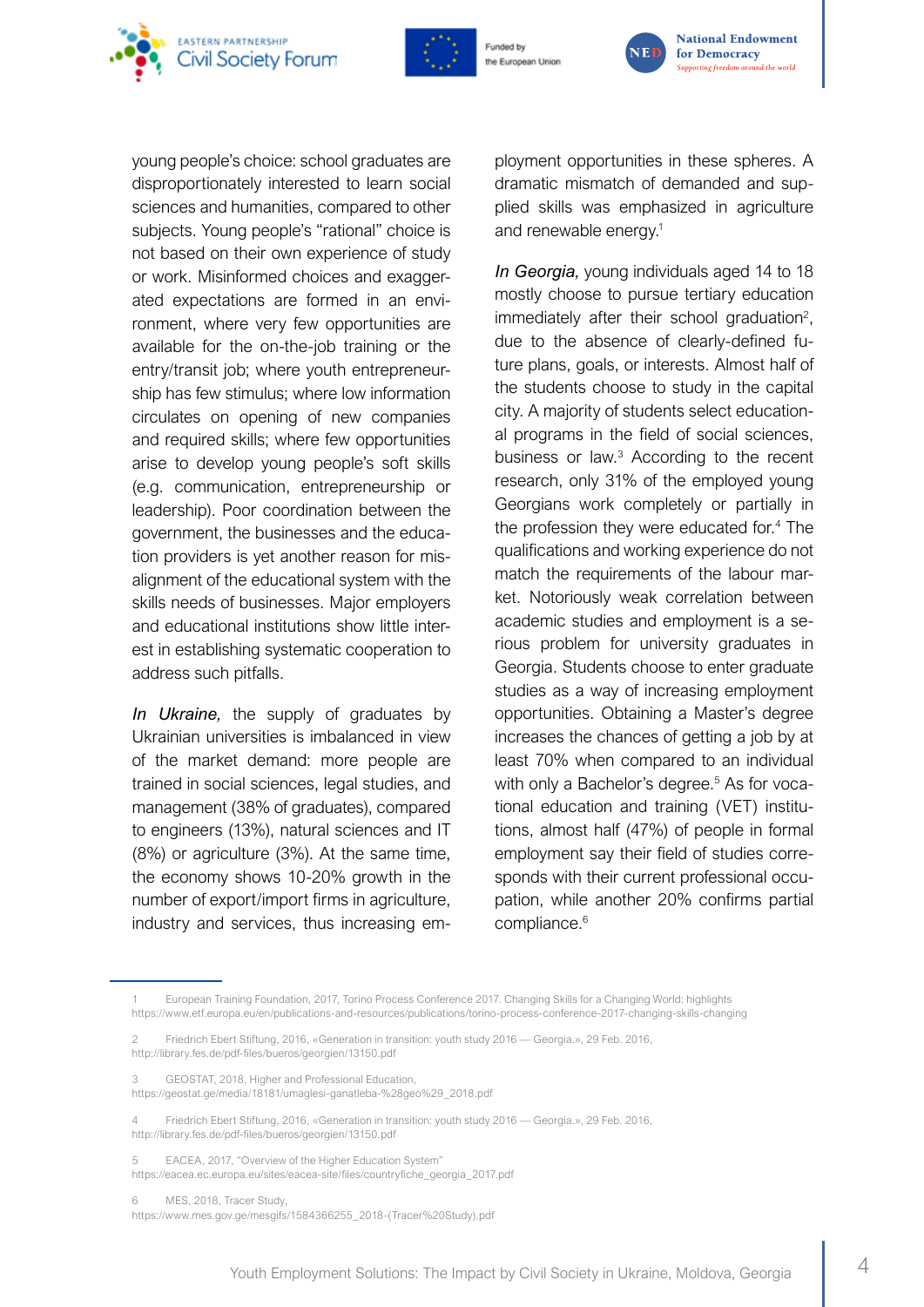





*In Moldova,* over a third of young people aged 15-34 are employed (38.4% or 274.000 people), about 2.8% (20.000) are unemployed and the rest, 58.8% (about 420.000), are economically inactive. Among the latter, over 39.0% are included in the National Education System (NES).<sup>7</sup>

Among employed young people aged 15-34 years old, four out of five, that is 80.6% work as employees, and 4.2% of them simultaneously attend formal training within the NES. The employment rate among young people aged 15-34 years is 38.4%. At the same time, for young people aged 15-24, the employment rate is only 19.0%, while for those aged 25-29 and 30-34 the indicator registers values 2-3 times higher, 48.8% and, respectively, 55.0%, being practically higher than the national average, 40.1% for the population aged 15 and over. About a quarter of young people, 24.0% have informal jobs, and among young employees 9.2% work without individual employment contracts. The practice of hiring without completing individual employment contracts, based on verbal agreements is more common among men, 12.1%, than women, 6.0%.<sup>8</sup>

A number of issues arise *in employment of young people from vulnerable groups*. In all three countries such vulnerable groups include: persons with disability (due to lack of remote work options), NEET (neither in

education nor in employment), and young females (due to gender stereotypes, risk of being fired because of pregnancy and child care), as well as the youth in the rural areas. As for country-specific vulnerable groups, they include:

- *in Ukraine:* internally displaced persons (IDPs) (due to the stereotypes of perception by employers, strong dependence on the shadow schemes);
- *in Georgia:* ethnic minorities (Azeri, Armenian and Russian) who face language barriers, young people with disabilities who suffer from the lack of accessibility to proper infrastructure and education; a heterogeneous group of the NEETs aged 15-29 (30%), and internally displaced young people. Huge disparities between young people in the large urban and rural areas have to be mentioned, as well as differences between young males and females;
- *in Moldova,* however, there has been a positive trend in recent years in decline of young people's share in the NEET category. In particular, the share of youth between 15 and 24 years, who were not in education and neither in employment, decreased from 28% in 2015 to 20% in 2019. Compared to the number of females, the number of males in this category decreased most significantly, from 30% to 17%. To compare, the decrease of females' share in the NEET group was less impressive, from 26% to 23%, during the same period.

*Weak protection of labour rights,* "shadow" schemes of employment and weak regulation of part-time employment prevent young people from entering the job market. In particular low payment/employment guarantees, risk of being fired after an internship, little opportunities to get a job without experience and risks of combining job and education are important factors driving youth unemployment. Additionally, one of the big-

8 Ibidem

National Bureau of Statistics of Moldova, https://statistica.gov.md//newsview.php?l=ro&idc=168&id=6729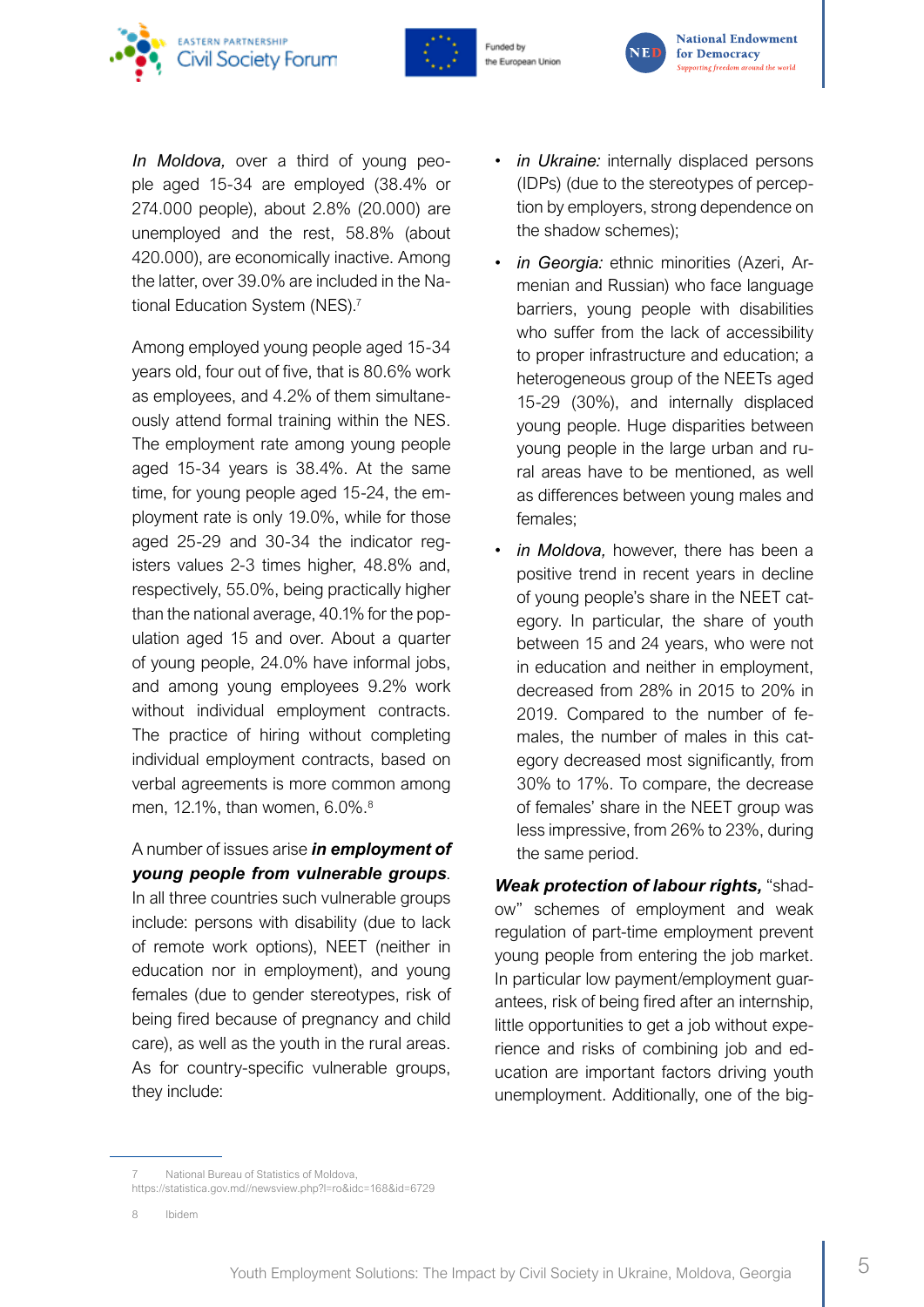





gest challenges is *youth immigration:* be it brain drain, seasonal work or educational opportunities, young people choose to leave the country as either job-seekers or students.

*In Moldova,* more than 50,000 young people aged 15-34 go abroad to work or looking for a job for less than a year. Out of this number, 79.3% are males and 84.2% are young people from rural areas. Young females compose 39.5% of the total number of females who went abroad to work or looking for a job for less than a year. Among makes, at the same time, this share is significantly higher: 55.0%.<sup>9</sup>

Most young people from the Republic of Moldova prefer to work in Russia (25.2%), Germany (16.8%), Italy (11.3%), France (10.0%) and the UK (9.0%), with significant gender differences. The share of young females working in Italy is four times higher than that of the young males (29.4% of the total number of females who went to work compared to 6.6% of the total number of males), while Russia, as a destination country, it is more preferred by males than females (28.3% of all males compared to 13.1% of all females).10 During the past several years, young people have increasingly preferred to work in the European Union countries. Thus, the share of the young people leaving for work in Russia

has decreased from 71.9% in 2015 to 41.9% in 2018, while for Germany it increased from 2.6% in 2015 to 10.1% in 2018, for Italy from 7.7% in 2015 to 12.9% and for the UK from 2.2% in 2015 to 6.2% in 2018.11 This could be considered an indirect impact of the Association Agreement (AA) implementation and an increased popularity of the EU as a safer place in terms of labour protection and social security.

According to the nationwide study "Generation in Transition – Youth Study Georgia"12, significant number of young Georgians want to leave their home country. Every fifth respondent (21%) said they strongly desired to leave the country, and almost the same number (19%) indicated that they would consider leaving the country. It is noteworthy that the share of those who do not want to emigrate is higher among the older respondents, and especially among those who live in rural areas. The USA and Germany are ranked as the top two most desired destinations (27% and 21% respectively) among those willing to leave the country. The top seven preferred countries for emigration include five EU member states – almost half of the respondents wanted to travel to the EU countries. Better living standards top the list (38%) among the motivating factors of emigration, followed by better educational (17%) and employment (13%) opportunities.

<sup>9</sup> Statistica Moldovei, Tineriiîn Republica Moldova înanul 2019, https://statistica.gov.md//newsview.php?l=ro&idc=168&id=6729

<sup>10</sup> Ibidem

<sup>11</sup> Ibidem

<sup>12</sup> Friedrich Ebert Stiftung, 2016, "Generation in Transition – Youth Study Georgia – 2016", http://library.fes.de/pdf-files/bueros/georgien/13150.pdf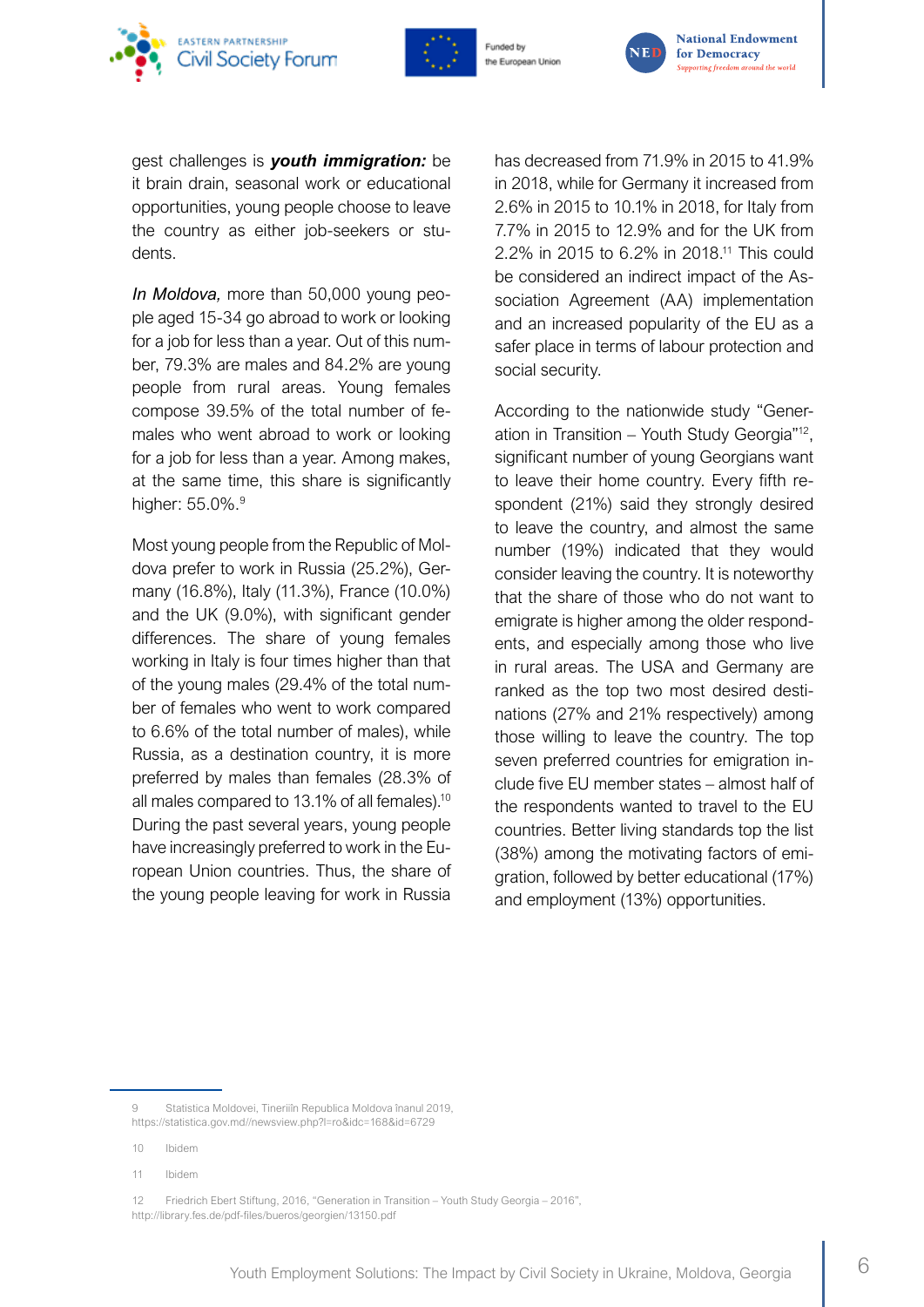<span id="page-8-0"></span>







# **Institutions and legislation**

*In Ukraine,* youth employment policy is split between three ministries: the Ministry of Social Policy (MSP, including the State Employment Service (SEE), and the Social Security Fund), the Ministry of Economic Development and Agriculture (MEDA), and the Ministry of Youth and Sports (MYS). The MYS has quite a broad mandate: it promotes professional orientation, employment of young people and their self-employment, increase of the young Ukrainians' competitiveness on the labour market and their professional development, as well as their obtaining of relevant competencies.13 These functions address mostly the area of skills and capacities of the young people; however, the promotion of employment is also on the list.

The employment policy in general, including social dialogue and working conditions, belonged to the competence of MSP until September 2019, when it was transferred to the MEDA. Along with that the SEE<sup>14</sup>, remains responsible for implementation of state employment and labour migration policies, including social protection against unemployment, labour market analysis, support in job search and in employees' selection, consulting on starting a private enterprise, provision of professional orientation services, organization of professional training and re-training, and additional support to people who are non-competitive it the labour market. Such separation of functions between different ministries has not produced any meaningful results in employment promotion, including youth employment, and the situation can get worse due to a pandemic shutdown of businesses in spring and summer of 2020.

Ukrainian legislation contains a number of general norms on promotion of youth employment. Many of these were adopted in the beginning of the 1990s and still bear the "soviet" spirit, encapsulated in "labour platoons" or employment quotas. Below are several examples of these general principles and norms:

- The Law 'On Employment of Population' includes a number of benefits and services guaranteed by the state for all categories of employees, including anti-discrimination norms. Moreover, young people enjoy an extra guarantee of 5% employment quota. Failure to secure such a quota may result in a fine for the employer. This law also foresees the activities promoting youth employment, including provision of the first job or internship to the young people.
- The Law 'On Promotion of Social Integration and Development of the Youth' includes two major norms on youth employment. First, the state guarantees a 2-year entry job/first employment for those young people who either graduated from an educational institution or left it, or were dismissed from the military service. Secondly, a network of youth employment centres must be established to specifically promote youth employment. This Law also reconstitutes the norm on the employment quota as mentioned above. According to the Law, the state shall also support creation of youth business centres and business incubators, and apply reduced charges for registration of businesses established by the young people.

<sup>13</sup> Cabinet of Ministers of Ukraine, 2014-2020, Regulation on Ministry of Youth and Sport of Ukraine, https://zakon.rada.gov.ua/laws/show/220-2014-%D0%BF#n8

<sup>14</sup> Ministry of Social Policy of Ukraine, 2019, Regulation on State Employment Service, https://zakon.rada.gov.ua/laws/show/z0733-19#Text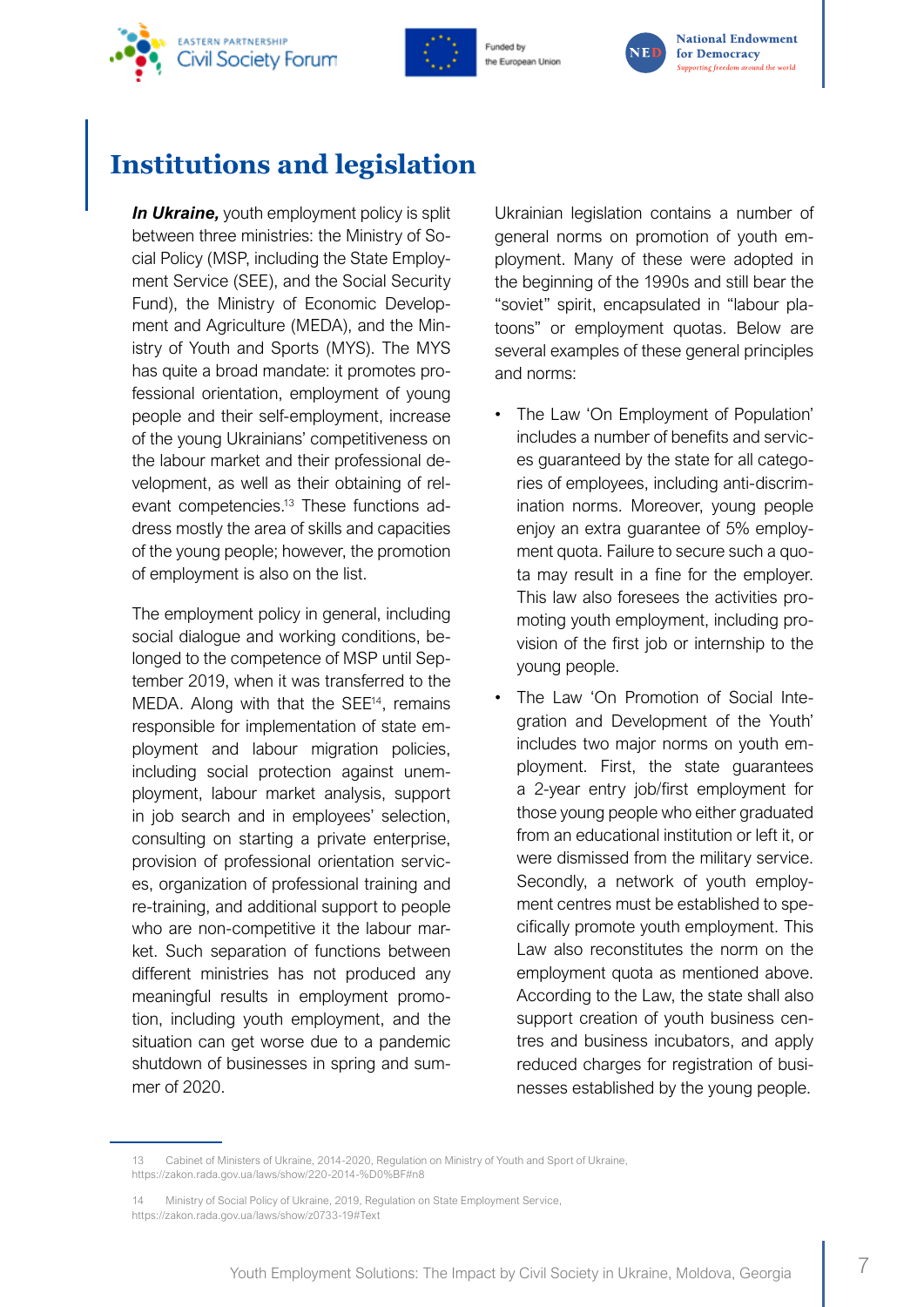



the European Unior



• Youth employment is also mentioned as one of the main areas of public policy for employment and job creation until 2022 (government ordinance  $\#1396$ -p<sup>15</sup> as of 24.12.2019).

At the implementation level<sup>16</sup>, the relevant activities are focused on both "inclusiveness of the labour market" and the youth employment. In particular, youth employment support supposedly focuses on career development training, reaching balance between skills supply and demand, development of proposals on stimulus for job creation, and promotion of youth entrepreneurship.

The impressively long action plan aimed to promote the youth employment outlined in the acting Ukrainian legislation, did not, however, translate into a well-developed and self-sufficient policy agenda. In terms of concrete policy instruments the situation is quite the opposite, especially compared to, e.g. norms and instruments addressed to people with disabilities. If the latter target group can refer to specific tax benefits, budget grants or soft loans, the youth employment policy cannot benefit from any of these.

At present, the MYS is responsible for development of the youth policy. Among other instruments, the MYS analyses youth needs, and implements programmes of youth civil society organizations (CSO) support, including support of the projects promoting modern competencies and skills, necessary for employment. But when it comes to the direct support for youth employment, the MYS has no such instruments, whereas it implements a number of budget programmes to promote sports, including support to teams and capital subsidies to finance construction of

sport venues. Therefore, the key body in the sphere of promotion of youth employment (as stipulated by law), this ministry should consider developing a special programme to address job creation and professional orientation.

**In Georgia,** the complex reforms of youth policy were implemented after the Rose Revolution in 2003 and the launch of the process of Europeanization of Georgia. The Georgian Law on Higher Education, adopted in December 2004, provided the legal basis for reforms, defining the roles and responsibilities of all players involved in higher education, the levels of higher education, the rules for admission, licensing/authorization and accreditation procedures, types of educational institutions and introduction of the credit system. In 2015, Georgia joined the UN Sustainable Development Goals (SDG) and, thus, committed to decreasing the number of NEETs by 8% and reducing the level of unemployment to 9,5%. Existing challenges are still on the agenda, and there are no significant achievements that could bring strong and tangible results.

It should be mentioned that part of the existing legal framework is not time-bound (except the SDGs) and provides policy-makers with a great leeway to adjust their commitments. In spite of the improvements of the legal framework on youth policy, an effective implementation of the existing regulations and state policies still remains a challenge. Failure to deal with the fundamental problems of youth policy often hinders the achievement of the long-term and sustainable outcomes.

Parallel to the development of the legislation framework, different public institutions took

<sup>15</sup> Cabinet of Ministers of Ukraine, 2019, Main Directions of Public Policy in Areas of Employment and Job Creation, https://zakon.rada.gov.ua/laws/show/1396-2019-%D1%80#n10

<sup>16</sup> Cabinet of Ministers of Ukraine, 2020, Activities Implementing Main Directions of Public Policy in Areas of Employment and Job Creation, https://zakon.rada.gov.ua/laws/show/216-2020-%D1%80#Text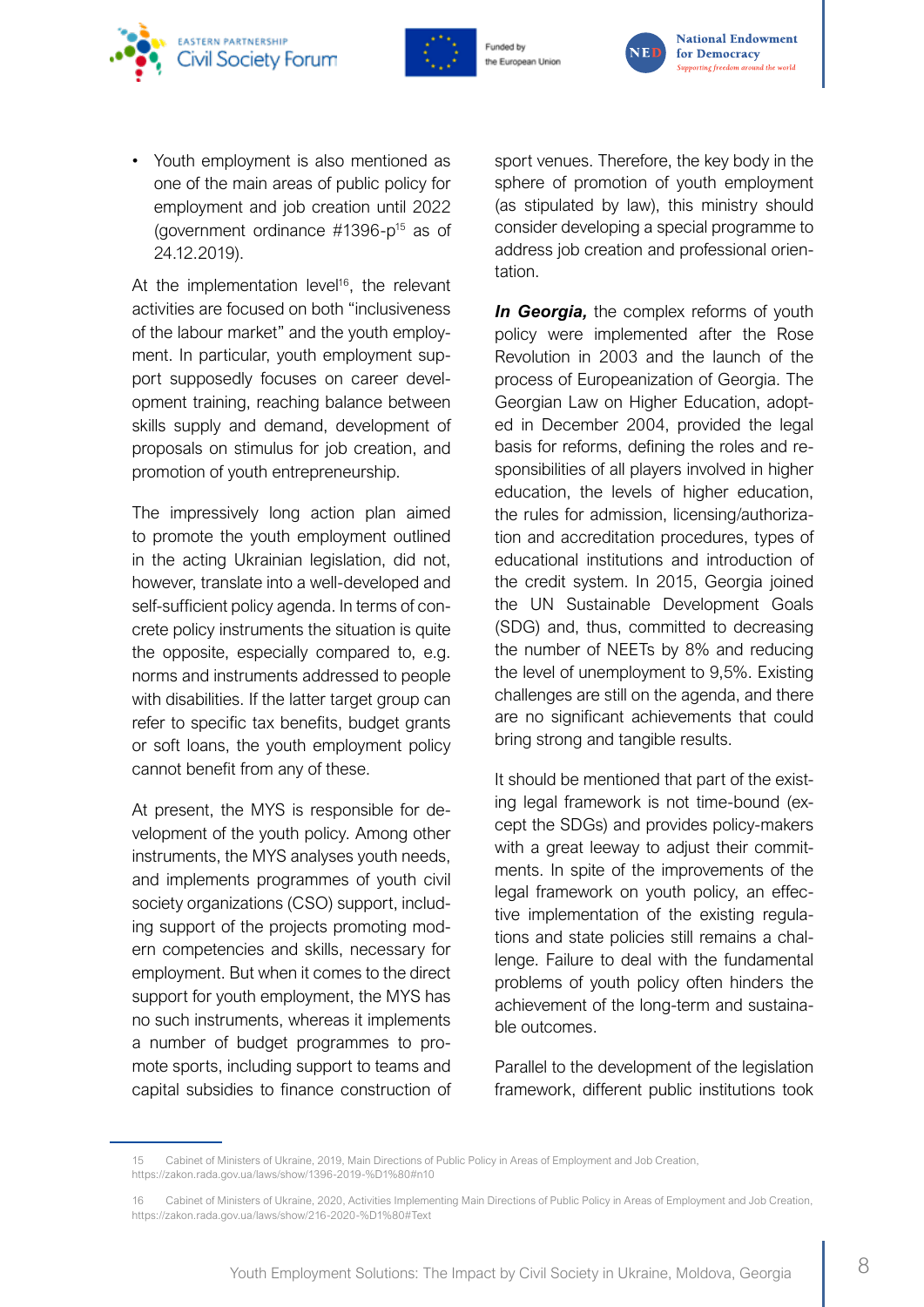



the European Union



on various roles and responsibilities to enhance the youth policy and adopt a more result-oriented approach. The interplay of macroeconomic, educational and employment policies have had a crucial role on the way youth policy issues are handled in the country. Primarily, the following key state institutions are the major actors in youth policy planning and execution.

- **The Ministry of IDPs from the Occupied Territories, Labour, Health and Social Affairs of Georgia (MoH)** is the major institution within the Government of Georgia (GoG) commissioned to regulate the country's labour and employment. Some programs have been carried out by the government since 2014 to support job seekers registered on the www. worknet.gov.ge platform with short-term training, internships, and wage subsidies to increase the employability of the registered. In 2019, the GoG established Employment Service Agency (ESA) and introduced the Employment Support Service Development along with the National Strategy 2019-2023 for the Labour and Employment Policy of Georgia that prioritizes young people as a target group.<sup>17</sup> It should be mentioned that the effectiveness of the MoH's program has been questioned due to the low employment rate (annual rate of 11% to 12%) being able to find a job.18
- **The Ministry of Education and Science of Georgia (MoES).** MoES is among the main institutions responsible for setting the employment trajectory for the young people. Over the recent years, MoES has been mainstreaming vocation-

al education and training as the shortest route to employment by introducing comprehensive strategy documents, legislation and programs tailored to the needs of school students, work-based learning practices and partnerships with the private companies.

- **The Ministry of Economics and Sustainable Development of Georgia (MoESD)** is the chief ministry responsible for regulating the economic activity, developing human capital, and creating a conducive environment for sustainable economic growth in the country. Even though the employment policies have been outside the domain of the MoESD, the ministry employs different fiscal instruments to promote entrepreneurial activity towards new jobs' creation, including Enterprise Georgia and Georgia's Innovation and Technology Agency (GITA).
- **The GoG established LLC Youth Agency (henceforth the Agency)** in 2019 after the abolishment of the Ministry of Youth and Sports Affairs (MYoSA) and its subordinate public organizations<sup>19</sup>. Due to the absence of effective mechanisms of coordination with other stakeholders and the lack of political will as well as competencies required for the implementation of the youth policy, MoSYA's intervention remained rather limited. With a view to optimize public resources and set a joint vision for youth policy, the GoG established the Agency which, among others, is responsible for the economic empowerment of youth. The Agency is mandated to elaborate a strategy for the development of youth-oriented economy,

<sup>17</sup> GoG, 2019, "Ordinance on the Establishment of LLC Youth Agency" https://matsne.gov.ge/ka/document/view/4642829

<sup>18</sup> European Training Foundation, 2018, "Youth Transition to Work in Georgia" https://www.etf.europa.eu/en/publications-and-resources/publications/youth-transition-work-georgia

<sup>19</sup> GoG, 2019, "Ordinance on the Establishment of LLC Youth Agency" https://matsne.gov.ge/ka/document/view/4642829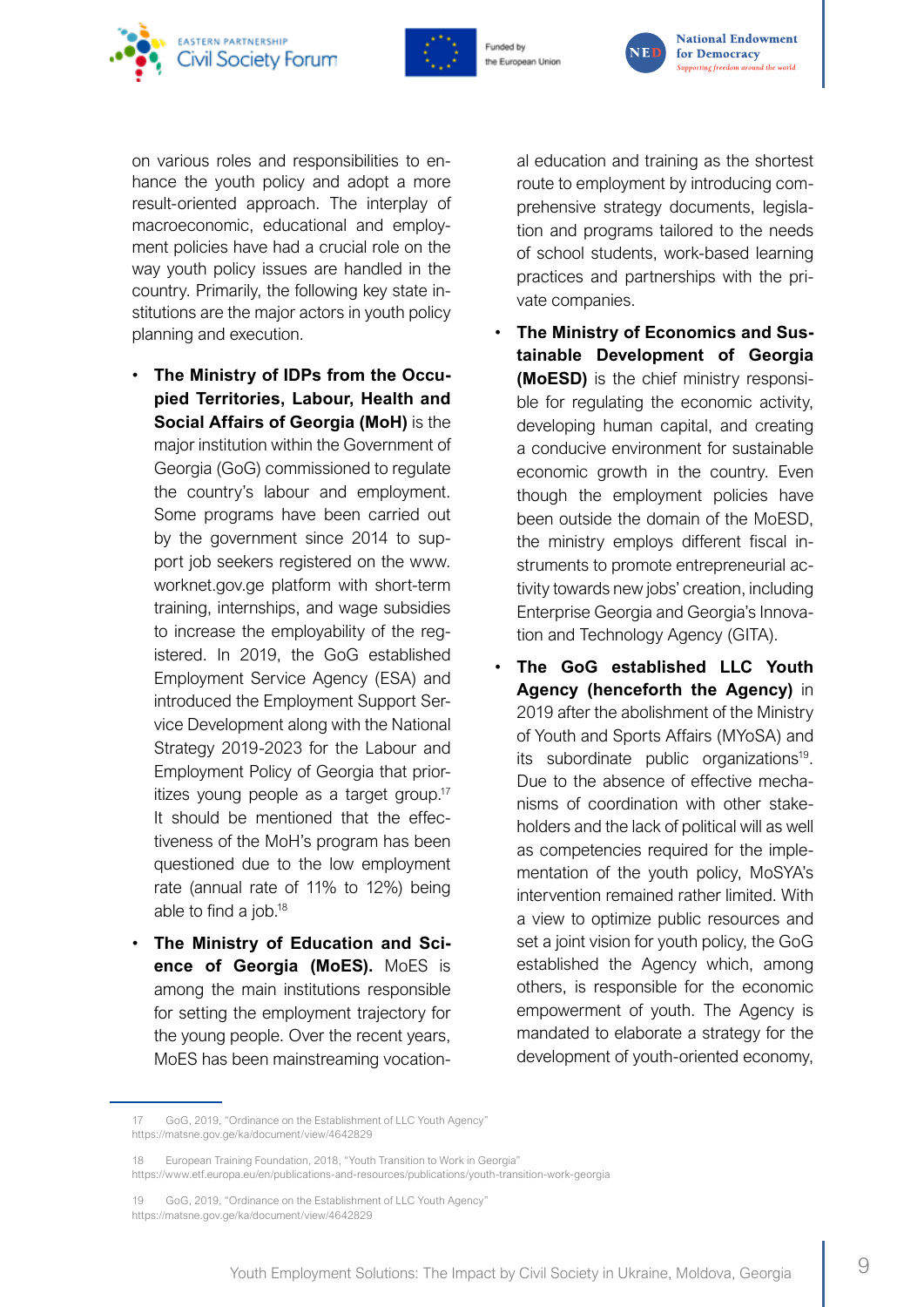



Funded by the European Unior



**National Endowment** for Democracy Supporting freedom around the world

provide support for study-to-work transition by creating an enabling environment for start-ups and supporting initiatives, including the allocation of financial resources to both commercial and social undertakings. The Agency has already rolled out a comprehensive 3-year reform package, which includes a grant program for youth organizations, development of youth work as a profession, hobby education or out-of-school education systems, formation of youth council with youth SCO representatives, technical assistance and capacity-building for municipalities. It is still early to evaluate the Agency's effectiveness due to the short period of its activity, however, it prepares a solid ground to make a step ahead for more positive changes.

- **The Sports and Youth Issues Committee of the Parliament of Georgia (Parliamentary Committee),** until very recently, was mainly focused on the issues of sports and less on the youth policy. However, the work of the committee started to gain traction with the establishment of the State Youth Policy Monitoring and Development Working Group, which includes representatives of the country's legislative and executive branches as well as CSOs, experts, international and donor organizations. Currently, the committee is working on a new Youth Policy Concept for 2020-2030 which puts a strong emphasis on the economic empowerment of the young people, particularly in terms of countering the unemployment among the youth, decreasing the number of young NEETs, and eliminating disparities in employment opportunities.
- **Local Self-Governments (LSGs).** Apart from the national public institutions designated to regulate the implementa-

tion of the youth policy, the departments or various youth centres are common in local self-governments. The Law on Local Self-Governance of Georgia and international agreements mandate municipalities to implement measures for the promotion of youth policies, including employment at the local level<sup>20</sup>. Recent studies have confirmed the prevalent narrative about LSG's negligence in youth policies, as the examples of Tbilisi and Imereti Region show. The bottom line is that the municipalities are not taking the youth policy obligations seriously. The research clearly demonstrated the lack of competencies, low level of autonomy of decision-making authorities, problems of budgeting and support for municipalities $21$ .

Yet, lack of coherence and coordination make it difficult to speak of a comprehensive youth policy. First and foremost, the state's employment policy is, to a large degree, supply-oriented, meaning that the emphasis is made on training of the unemployed and matching their qualifications with the requirements of the existing vacancies. However, as shown by a labour market analysis, job creation in Georgia is constrained by low-skilled and low-productivity generation of workers. There is a weak connection between the efforts made by the MoESD to support the formation of high-skilled jobs and MoES to modernize VET and programs carried out by the MoH. Moreover, the VET should not be viewed as a panacea since there are limits to how far the youth employment policy can go with the vocational education programs due to the structural limitations of the labour market.

The Youth Agency started off with the vertical coordination of youth policies with LSGs as well as non-governmental organizations.

<sup>20</sup> GoG, 2014, "Organic Law of Georgia Local Self-Government Code" https://matsne.gov.ge/en/document/view/2244429

<sup>21</sup> Friedrich Ebert Stiftung, 2020, "Youth Policy Implementation at the Local Level: Imereti And Tbilisi" http://library.fes.de/pdf-files/bueros/georgien/15957.pdf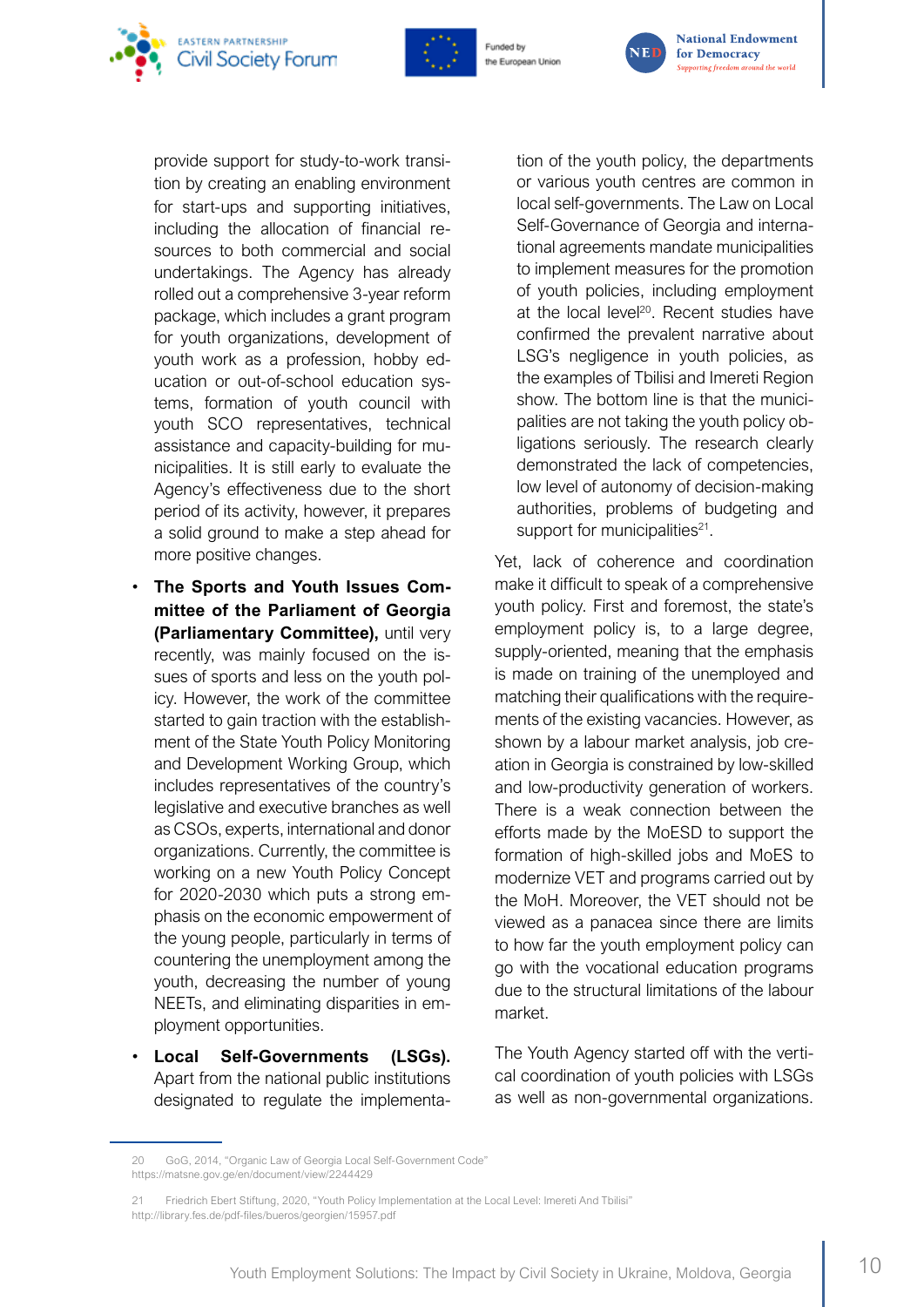





**National Endowment** for Democracy Supporting freedom around the world

Impending introduction of the Qualifications Framework and Rules of Certification of a youth worker shall be viewed as a positive step in the field of non-formal education. The beginning is reassuring, nevertheless an operable plan behind the vision of the youth economic ecosystem and horizontal cross-sectoral coordination has not been established so far. Noteworthy, the roles and duties granted to the agency parallel with the ones of ESA, EG and GITA. Since the agency is mandated to coordinate its action plan among different ministries and public legal entities, it is crucial to present a clear vision on how to overcome the path dependence considering the lack of strong tradition for managing cross-sectoral policies in general. Furthermore, the existing annual budget allocated to the agency's disposal seriously limits the extent of youth development opportunity in the country, especially taking into account the agency's multifunctional nature.

Currently *Republic of Moldova* undergoes a deep reform process, adjusting its key policies to the EU standards. The Association Agreement with the EU, signed in 2014, has set up a new standard as well as new priorities for development assistance. Thus, one of the chapters included in the Single Support Framework for EU support to Moldova (2017-2020) include direct reference to development of young generation's skills, strengthening the coordination between the education and training system and the labour market and stimulation of competitiveness, research and innovation as enablers to economic development, while also targeting social inclusion in education and labour. A special attention is dedicated to vocational education and training systems (VET) and NEET (Not in Education, Employment, or Training) rate.<sup>22</sup>

In Moldova, the 2016 Youth Law Nr. 215 defines youth as individuals aged 14 to 35.



22 Programming of the European Neighbourhood Instrument (ENI) – 2017-2020, Single Support Framework for EU support to Moldova(2017-2020),

https://ec.europa.eu/neighbourhood-enlargement/sites/near/files/single\_support\_framework\_2017-2020.pdf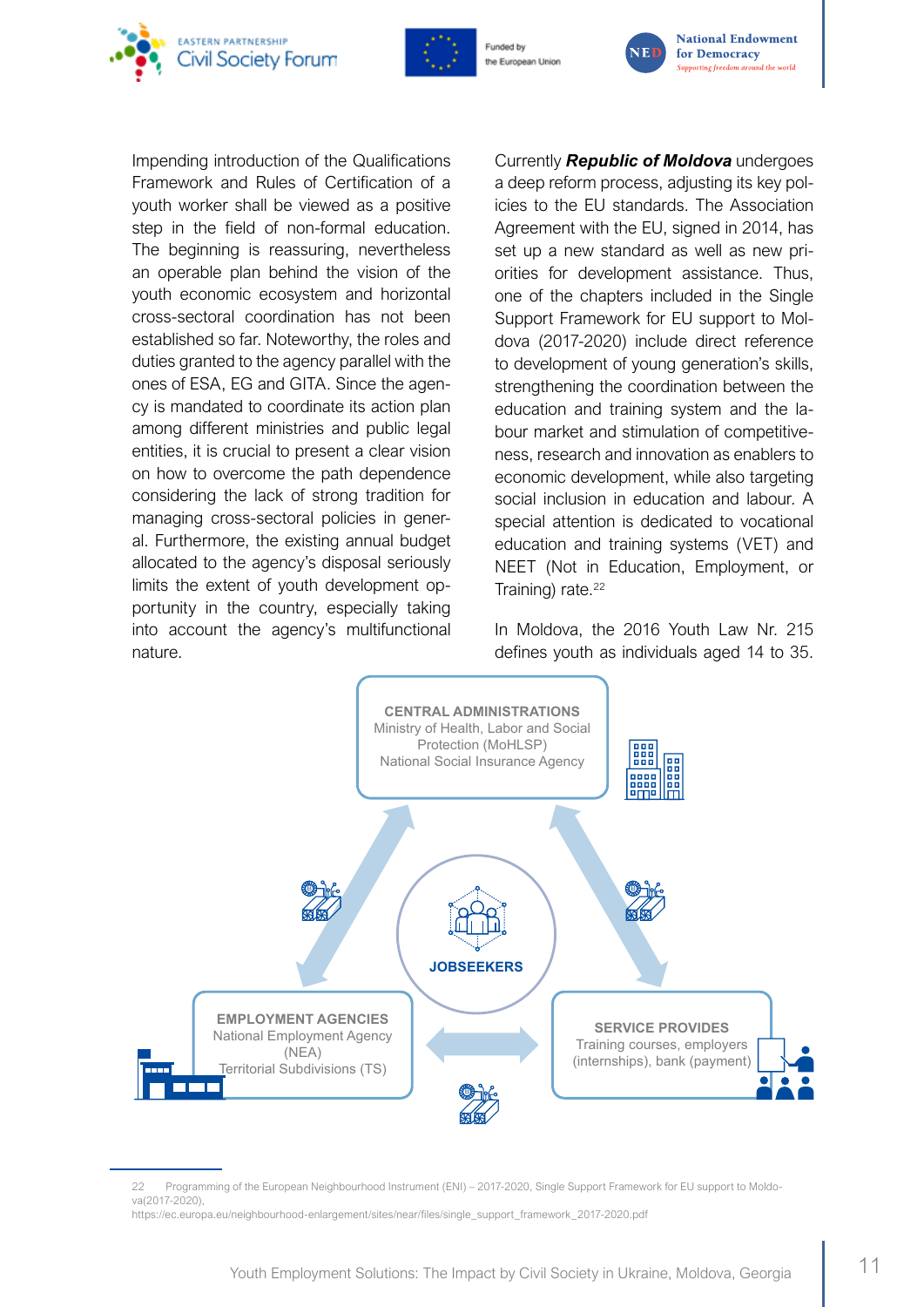





However, over time the term "young people" was defined differently. Based on the old Youth Law as of 1999 Nr. 279 the youth represented the category of individuals aged 16 to 30. The National Bureau of Statistics uses both age groups (of 15 to 24 and of 15 to 29) for its employment statistics, while the National Employment Agency (NEA) defines the youth category for its employment services as those aged between 16 and 29.<sup>23</sup>

In the Republic of Moldova, there are two major institutional stakeholders which are responsible for the delivery of labour market programs, as well as several other state and non-state actors involved in providing the core services among which trainings, and payments which are usually outsourced:

- the Ministry of Health, Labour and Social Protection (MoHLSP);
- the Employment Agency (through the National Employment Agency (NEA), and its 35 Territorial Subdivisions (TS));
- central ministries and national agencies, including the Ministry of Education, Culture and Research, National Social Insurance Agency;
- civil society organizations.

The legal framework regulating youth and youth employment policies is comprised of several main defining policy documents:

• *The 2016 Youth Law Nr. 215* – The document is considerably improved compared to its previous version and includes provisions which impose creation of the National Agency for the Development of Youth Programs and Activities under the Ministry of Education, Culture and Research. The Agency was set up only in August 2020, and the lack of political will, financial and human resources and general understanding of youth policies could be considered some of the reasons for delay. The main goal of the Agency is to oversee the implementation of youth-related policies and develop proposals of youth programmes and capacity development of related personnel. Additionally, the Law introduces the notions of "informal" and "non-formal education", a position of a "specialist in youth affairs" and "youth participation structure". Of course, the document makes reference to volunteering due to the fact that in 2010 a specific Law on Volunteering Nr. 121 was adopted. Even though the new law was considerably modernized and adjusted to the best practices of the Council of Europe, one important provision was not taken into account: the financial and goods protection. The 1999 Youth Law made very clear reference in art. 22 that the state guarantees the protection of the infrastructure intended for working with the youth, and grants preferential conditions for their lease and maintenance. Moreover, it banned the possibility to alienate and transmit infrastructural objects belonging to the youth work institutions for purposes other than training, education and culture. The new Law doesn't make any reference to the protection/ securing of the infrastructural objects which makes possible the alienation of properties for purposes other than education.

• *The Labour Code of the Republic of Moldova Nr. 153 as of 2003.*<sup>24</sup> The Labour Code of the Republic of Moldova defines

<sup>23</sup> Youth Transition to Work In Moldova,

https://www.researchgate.net/publication/330313251\_YOUTH\_TRANSITION\_TO\_WORK\_IN\_MOLDOVA

<sup>24</sup> Labour Code of the Republic of Moldova,

https://www.legis.md/cautare/getResults?doc\_id=122741&lang=ro#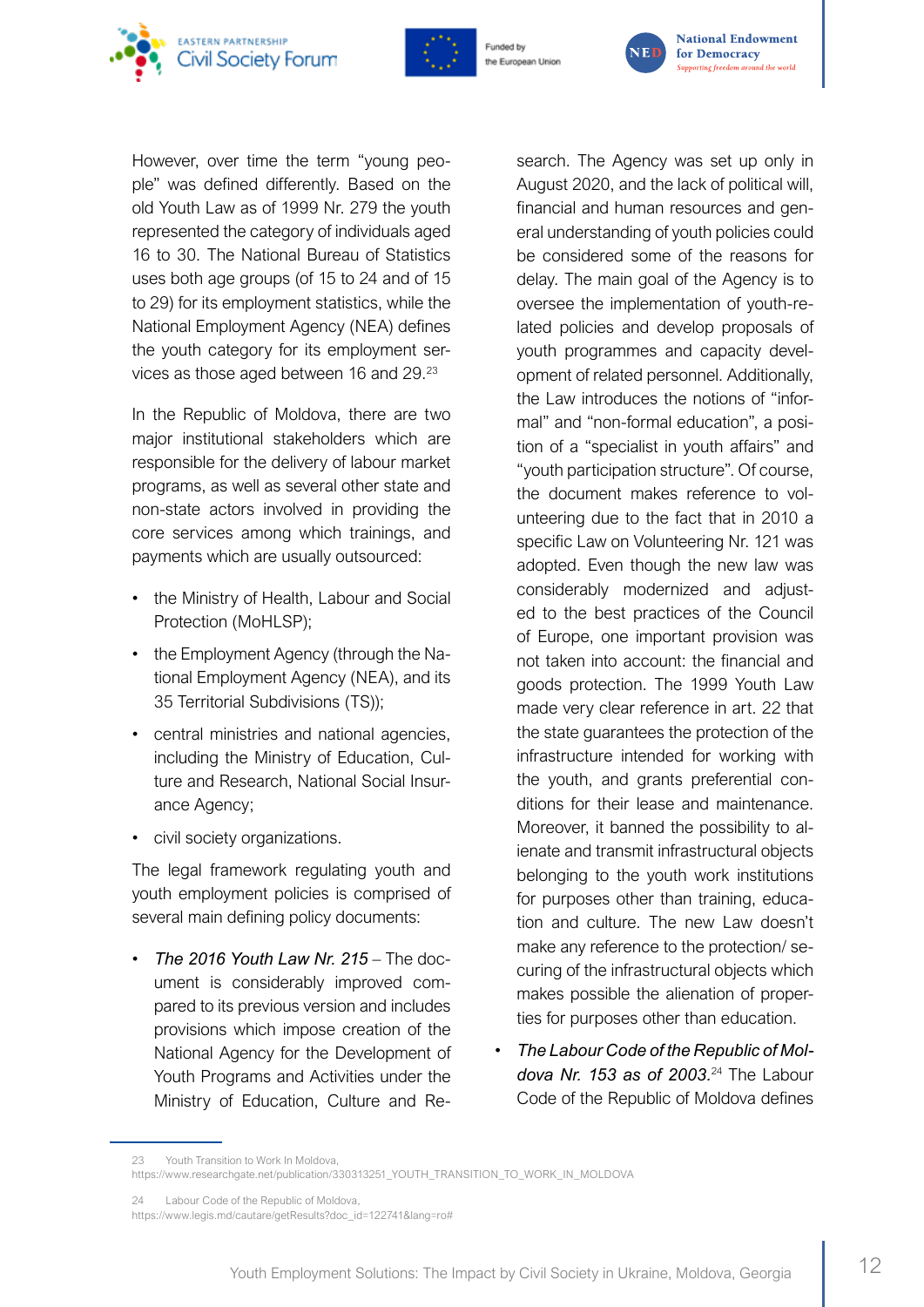<span id="page-14-0"></span>



the "young specialist" as the graduate of the higher education institution, specialized secondary or professional secondary education in the first three years after her or his graduation. Special provisions are foreseen only for individuals under 18 years old, otherwise the Code applies to youth the same provisions as to all other categories. The present Labour Code regulates the labour conditions for people under 18 paying specific attention to: medical examinations, working hours (not more than 24 h/per week – 5h/per day to young people between 15 and 16 years old and 35h/per week – 7h/per

day to young people between 16 and 18 years old), forbidden activities, dismissal protection.25 The Code provides separately for contracts addressing on-the-job training and continuous training, and professional qualification (art. 215-221). The above-mentioned articles aren't designed specifically for youth but could be attributed to them. Antidiscrimination provisions can also be observed, the age criteria being specified. Due to Covid-19 pandemics adjustments have to be introduced to the current version of the Code, as it does not reflect enough on the remote (working at home).

# **Stimulus packages**

*In Ukraine, the young people who graduat*ed from the secondary schools, vocational training and higher education institutions, and dismissed from military service, if registered as unemployed receive a minimum social support for unemployment (about 60 EUR/month, which is twice less than the official approved cost of living) during 180 days, paid by the Social Security Fund. In 2019 MSP/SEE drafted several programs aimed at promotion of employment in case of restructuring of businesses, focused on re-training, and targeting the employment of the IDPs (using the EU state aid rules). However, these programmes so far have not been included into the state budget, and there are no drafts regarding similar actions towards youth employment.

Additionally, one of the reasons behind a weak response to Covid-19 economic crisis and employment issues which are connected to it (as well as a limited number of options for youth employment promotion in general) is that the state has not modernized the mechanism of public support for businesses. In particular, Ukraine still has to develop a coherent approach towards the promotion of economic activities and attracting foreign direct investments. According to Ernst and Young  $(EY)$  research<sup>26</sup>, "the weight of national stimulus packages and their impact" is a primary factor for decision-making in choosing a particular country for investors. The EU-Ukraine Association Agreement includes a number of norms regulating the introduction of the EU state aid rules, which could have fostered modernization of such stimulus or development of the new packages. However, the government of Ukraine has been so far quite reluctant in preparing the relevant laws based on the EU norms.

<sup>25</sup> Article 253-257 of the Labour Code of the republic of Moldova

<sup>26</sup> Ernst and Young, 2020, How Can Europe Reset the Investment Agenda Now to Rebuild its Future? https://assets.ey.com/content/dam/ey-sites/ey-com/en\_gl/topics/attractiveness/ey-europe-attractiveness-survey-2020-v3.pdf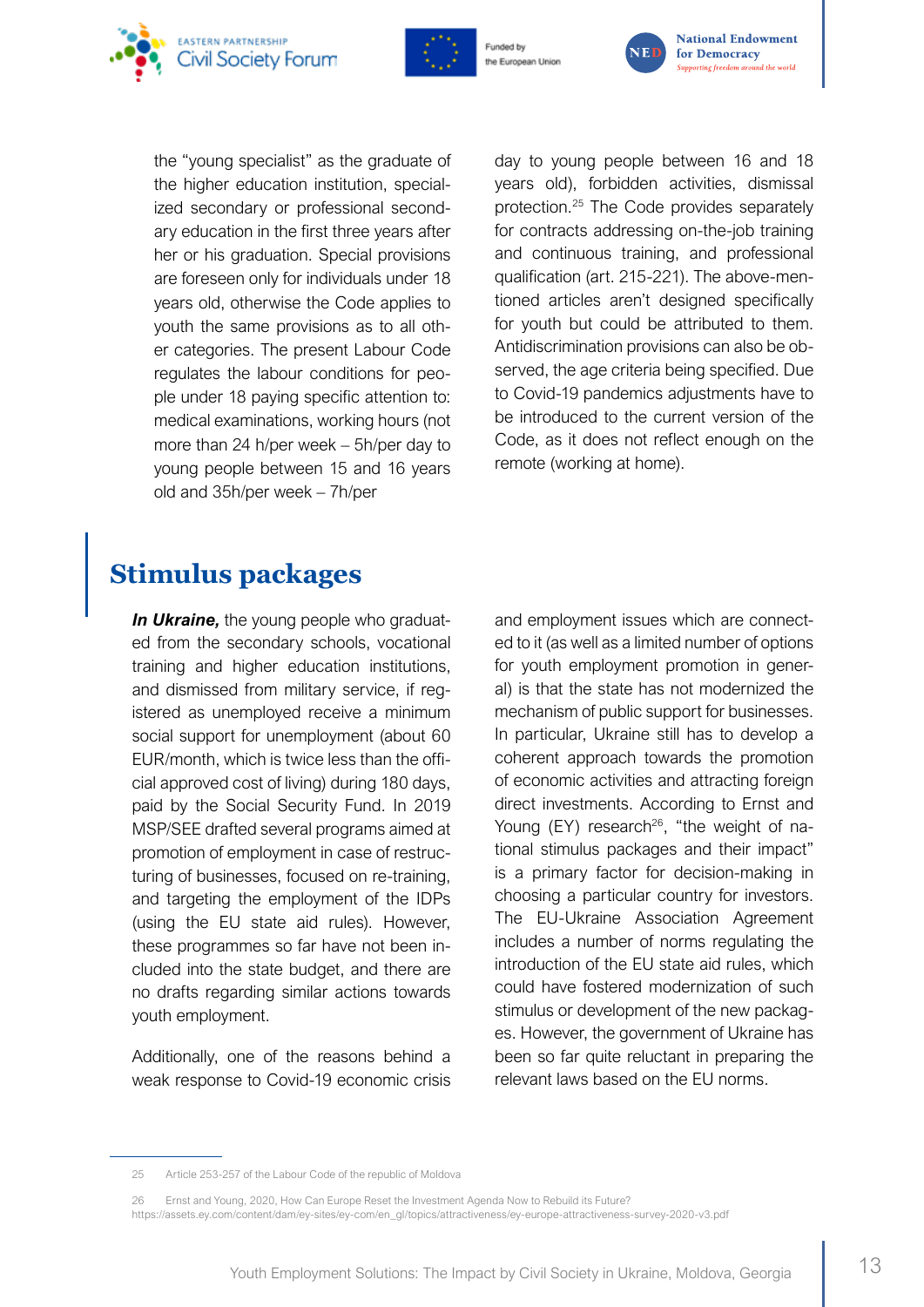



Funded by the European Union



**National Endowment** for Democracy Supporting freedom around the world

The Law On Employment of Population envisages compensations of the unified social contribution for employers, which provide the first job for the young people in the following amounts of the universal social contribution (USC) per employed person: 50% in case an individual was employed for 12 months, 100% in case an individual was employed for 24 months. This particular instrument needs more transparency in terms of how many young people were employed, how many businesses received such compensation, and what are aggregated numbers of compensation per region. From news published by some regional employment service centres $27$ , we can assume that the average annual compensation to all employers in some regions (which, together with young people also covers other risk categories) is below 100 000 EUR, which is distributed among 150-250 businesses per region, providing jobs to up to 500 people in total.

Another law, On Promotion of Social Establishment and Development of Youth in Ukraine, envisages two categories of stimulus:

- a quota for businesses to employ young people (to be adopted by the local authorities or local self-governments),
- a subsidy (dotation) to create a first job.

As for the quotas, there is still little or no information on how they are adopted and employed. As for the subsidies, there are no direct expenses in the form of the budget programmes or tax benefits, which implement this legal norm. In particular, the annual breakdown of budget losses due to tax exemptions, submitted to the parliament to-

gether with the draft law on the state budget, has no data on specific exemptions targeting the young employees, whereas there are a number of benefits for e.g. people with disabilities. In terms of budget grants or soft loans, the state budget foresees no such programmes.

*In Moldova, the 2018 Law on employment promotion and unemployment insurance Nr. 105*28 (which replaced Law no. 102 as of 13.03.2003 on employment and social protection of the job seekers) includes some progress, including implementation of active labour market measures compared to passive ones, as was the case in the previous version of the law. The new Law amended and systematized the conditions, the payment period, the amount and the basis for calculating the unemployment benefits. According to the Law, an individual can claim the unemployment status starting at the age of 16 until the retirement age. Article 23 of the Law places the youth (aged  $16 - 24$ ) in the category of people in need for additional support in employment. The Law does not place the youth into a separate category, nevertheless, its provisions cover their necessities as follows: professional counselling; vocational training; qualification, retraining, advanced and specialization courses; on-the-job training, professional internship and job subsidy. Allocation of subsidies to an employer who will employ a previously unemployed individual from a vulnerable group, including for creation and adaptation of workplaces for persons with disabilities, in an important legal innovation. Additionally, the new Law provides for on-the-job training for the registered unemployed without a profession, as well as for subsidies to support local initiatives that create new jobs.

<sup>27</sup> Ukrinform, 2019, 'Service Explained What Exemptions Are Envisaged for Employers'

https://www.ukrinform.ua/rubric-kyiv/2831899-u-sluzbi-zajnatosti-rozpovili-aki-pilgi-peredbaceni-robotodavcam.html https://denzadnem.com.ua/khmelnychchyna/45821

<sup>28</sup> The 2018 Law regarding employment promotion and unemployment insurance Nr. 105, https://www.legis.md/cautare/getResults?doc\_id=112528&lang=ro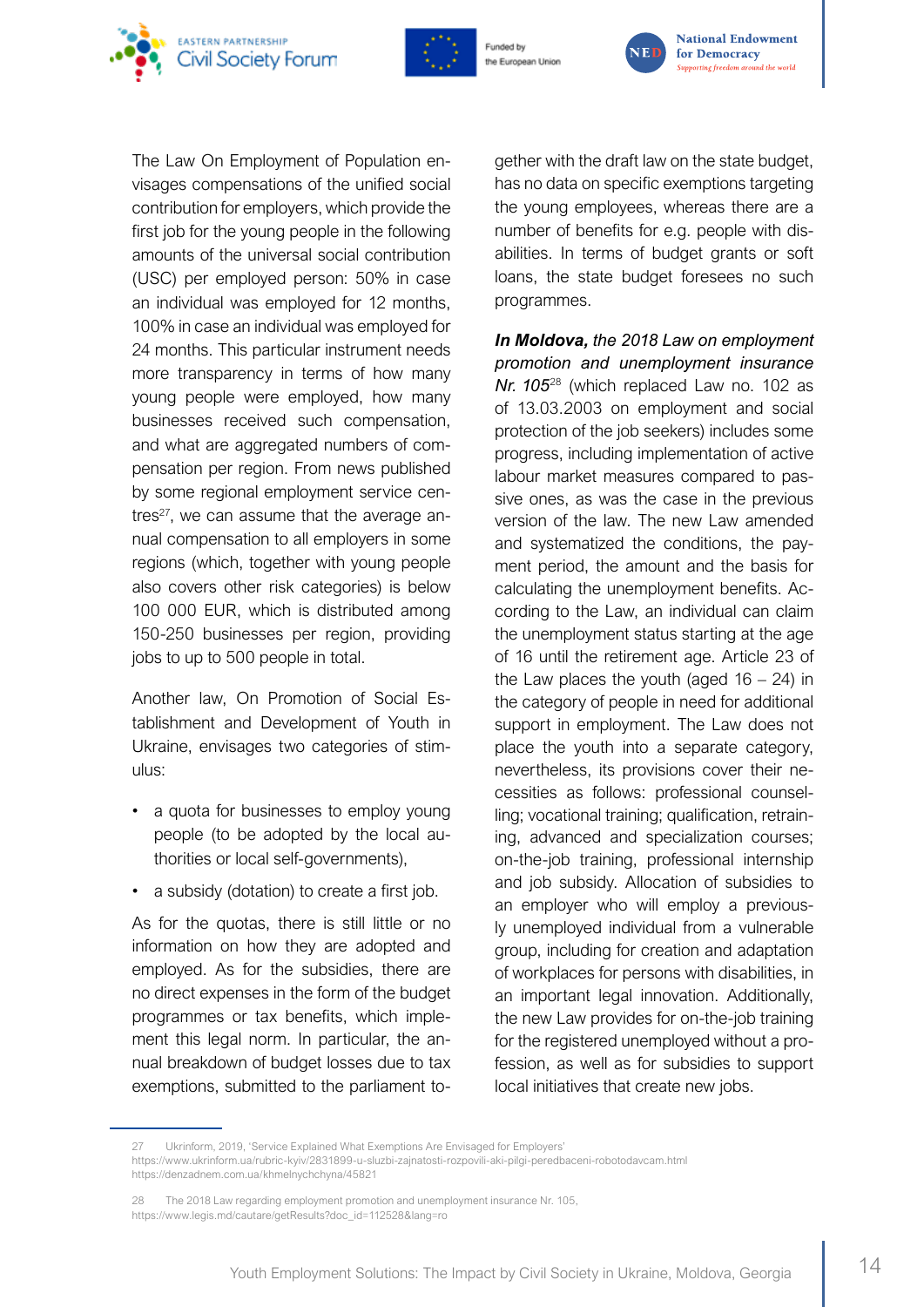<span id="page-16-0"></span>





**National Endowment** for Democracy Supporting freedom around the world

# **Best practices of CSOs, private sector, public authorities and international assistance**

The role of partnerships between CSOs, public authorities, and business, with involvement of international assistance programs and projects, is indeed the most valuable input into promotion of youth employment in all the three countries, given the limited policy space for fiscal and tax stimulus.

Such initiatives, as analysis have shown, focus on the following priorities:

- Matching demand and supply it the labour market by promotion of partnerships between business, educational institutions and authorities (both national and local) with CSOs as facilitators of such interaction. Such a format helps universities to better understand the current trends in labour market demand and adjust their curricula and training. On the other hand, companies take commitments to provide the entry jobs or internships/on-the-job training to the young people.
- Career building advice and professional orientation services, which are provided by employment centres and interested CSOs.
- Development of soft skills, job search and other relevant skills, which help young people to find their first job.

### **Ukraine**

There is a number of initiatives, which concentrate on all three of the above mentioned priorities:

1. EU Career Days, a nation-wide annual series of events organised by the EU Delegation to Ukraine in partnership with major universities in the regions. Each EU Career Day includes:

- Panel discussion with business representatives and business associations, academia, local government and media on what skills and knowledge are requested by the labour market and how the education institutions are meeting this demand, and how the use of the EU standards can help.
- Career fair, where students meet their potential employers.
- Series of training sessions on soft skills for the young people.
- 2. Ukrainian Youth Pact is a joint initiative of the MYS, CSOs, companies and universities. Participants cooperate in order to create more job opportunities, on-the-job training and mentorships. More than 120 companies have now joined the initiative, and about 600 agreements with educational institutions were signed. Since 2016, companies, which participate in the initiative, provided more than 30 thousand jobs to young people. MYS annual plan is to provide 1,500-2,000 more jobs and involve 20 to 30 more participating institutions into the initiative.
- 3. Global Alliance for YOUth29, which offers the first job experiences, educational programmes and support for startups. Launched by Nestle, this initiative embraces more than 20 companies in Ukraine.

It covers a number of business initiatives, including those implemented by Life mobile

<sup>29</sup> The Global Alliance for YOUth, Who are we?

https://www.globalallianceforyouth.org/homepage#whoarewe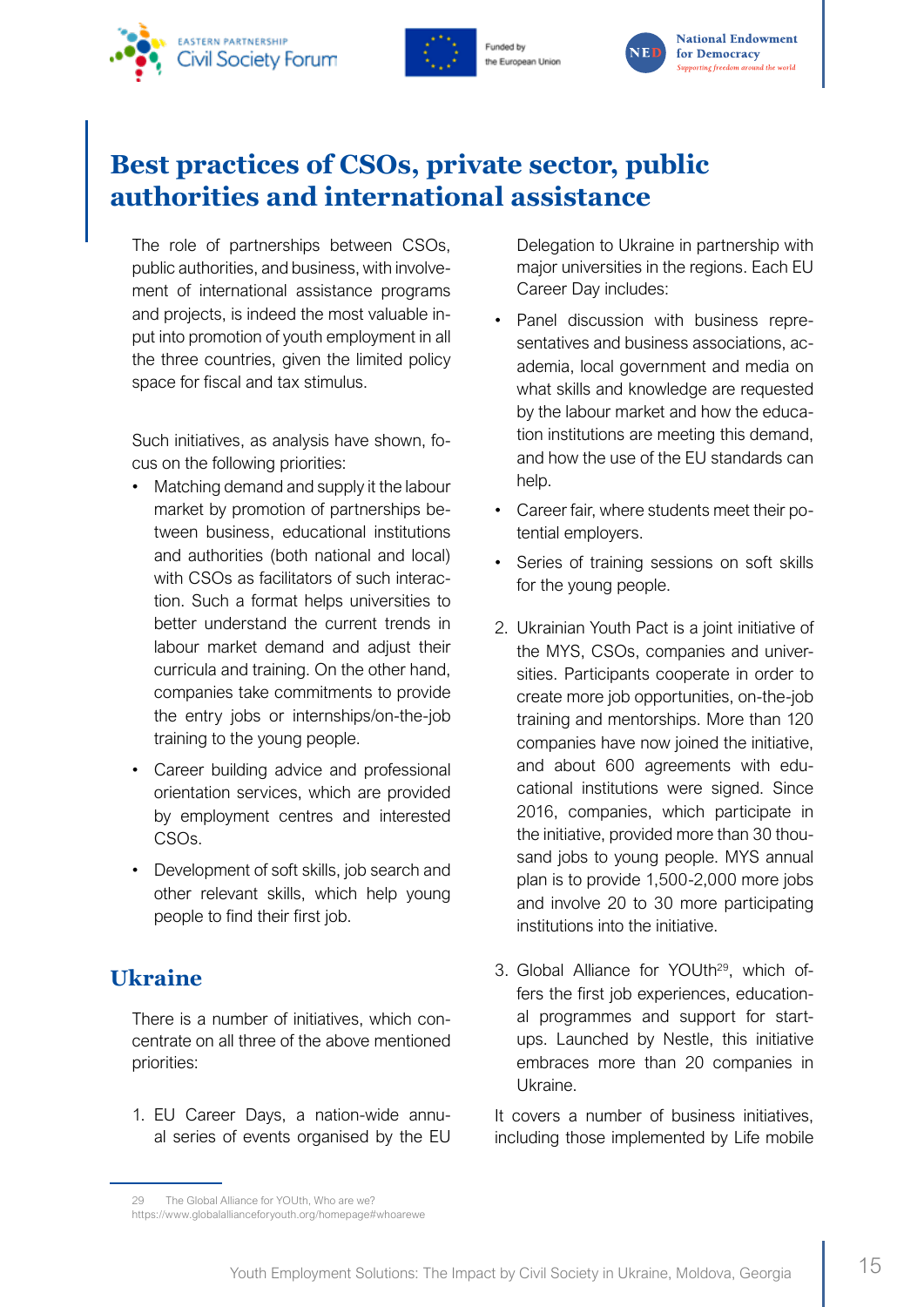





operator, Ukrtelecom, KPMG, Philip Morris, CRH Holding etc.

A number of local initiatives focusing on career development and soft skills development.

"21st century skills" festival, organised in the Chernihiv region, helps the young people to choose their profession. The event has different locations, where participants in teams can test and develop their skills, including learning and innovative skills; creativity; critical thinking and problem solving; communicative and teamwork skills; working with information, media and computer skills; informational and media literacy.

Various EU-funded programmes and projects are active in youth employment area:

EU4Skills<sup>30</sup> (EUR 58 million, 2019-2023) is a programme to support the reform of vocational education and training in Ukraine, supported by the EU and its member states (Germany, Finland, Poland and Estonia). The Programme aims at modernising vocational education and training institutions, purchasing equipment, establishing Centers of Excellence, training school managers and teachers in seven pilot regions: Chernivtsi, Lviv, Mykolaiv, Poltava, Rivne, Vinnytsia and Zaporizhzhia.

#### *International Labour Organisation (ILO) projects, funded by the EU:*

• *Entrepreneurship Training for Youth in Ukraine*<sup>31</sup> (2020): aims to create more and better jobs targeting youth with low

educational attainment and/or limited work experience. The young people will receive training in entrepreneurship to equip them with the skills and up-to-date knowledge to start their own businesses. The project will also strengthen the role of the State Employment Service (SES) of Ukraine and Technical and Vocational Education and Training schools as main facilitators of the administrators of the training

- *Towards safe, healthy and declared work in Ukraine (2017-2022)*<sup>32</sup>: The long-term objective of the project funded by the European Union is that male and female workers in Ukraine enjoy safe, healthy and declared work. The expected short-term impact is an improved compliance of Ukraine with the key international and European standards on occupational safety and health (OSH) and labour relations. The two outcomes to be achieved are (1) legal framework on OSH is brought closer to the international labour standards and (2) systems and procedures for a roll out of labour inspection services are in place.
- *Inclusive labour markets for job creation in Ukraine (2017-2022)*33: The program will modernize the services of the Ukrainian public employment services enabling them to offer more effective and inclusive active labour market policies. A strong skills component aims at closing the skills mismatch by better aligning the skills of new labour market entrants with the demand from the private sector. The

32 ILO, Towards Safe, Healthy and Declared Work in Ukraine

<sup>30</sup> Ministry of Education and Science of Ukraine, 2019, EU Programme «EU4Skills» Supports Ukraine in Reforming System of Vocational Education and Training

https://mon.gov.ua/eng/news/eu-programme-eu4skills-supports-ukraine-reforming-system-vocational-education-and-training

<sup>31</sup> ILO, Entrepreneurship Training for Youth in Ukraine,

https://www.ilo.org/budapest/what-we-do/projects/WCMS\_736371/lang--en/index.htm

https://www.ilo.org/budapest/what-we-do/projects/declared-work-ukraine/lang--en/index.htm

<sup>33</sup> ILO, Inclusive Labour Markets for Job Creation in Ukraine

https://www.ilo.org/budapest/what-we-do/projects/WCMS\_617840/lang--en/index.htm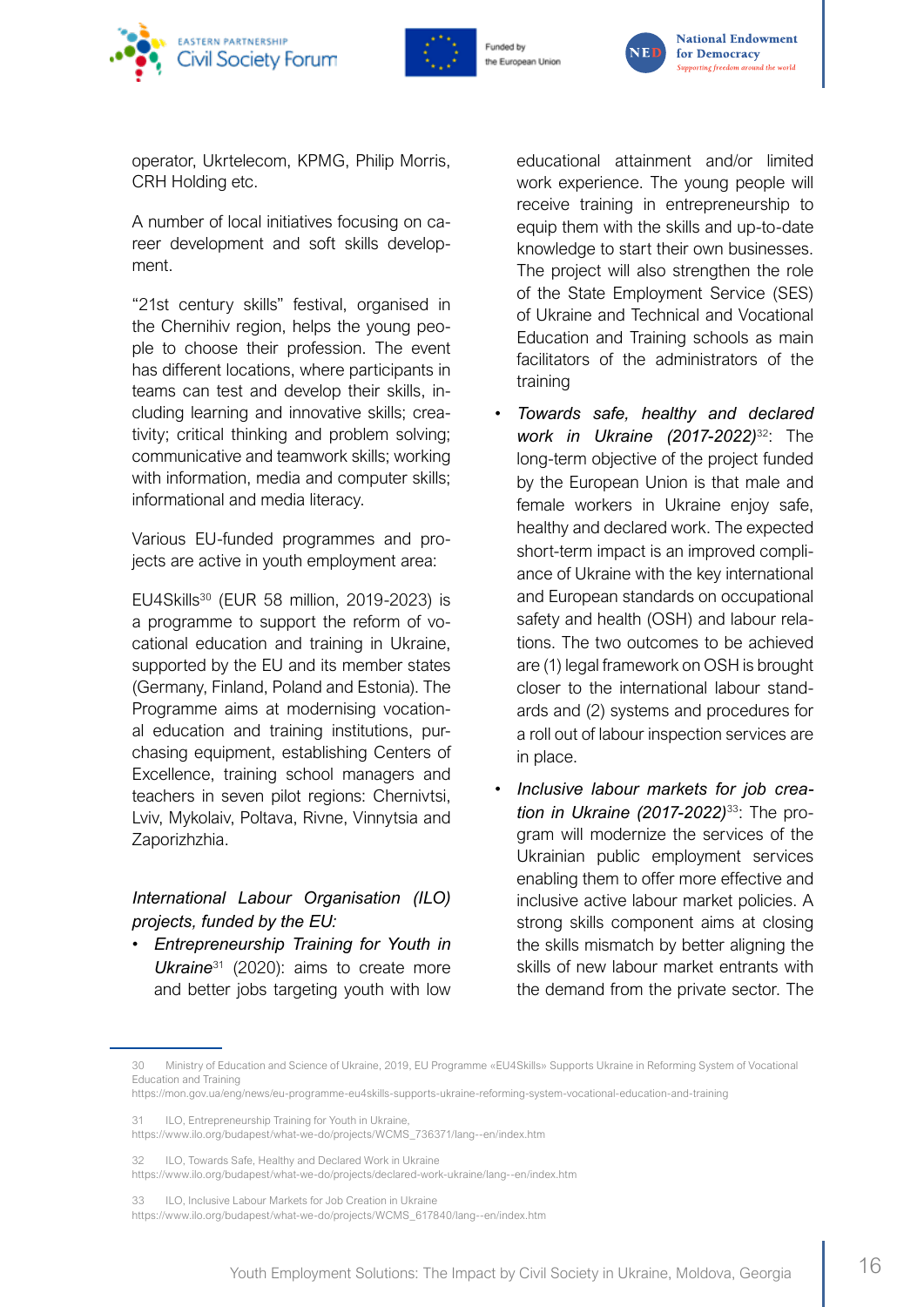





program also supports social dialogue mechanisms to solve critical issues such as informal employment, wages, or gender discrimination.

#### *EU member-states funded (bilateral) projects:*

- Fit for Partnership with Germany promotes managerial competencies, provides learning modules in Ukraine and internships in Germany;
- Development of vocational education opportunities in the western regions by Education Center of Bavaria Economy (Bildungswerk der Bayerischen Wirtschaft (bbw) gGmbH);
- Inclusive Labour Market for Job Creation in Ukraine, implemented by the Danish Neighbourhood Programme (DANEP) together with the MSP, aims to promote regulation of the labour market, trilateral partnership, social dialogue and sustainable entrepreneurship.

### **Georgia**

In Georgia, there are over 100 CSOs specializing in youth policy, however only few of them focus on the issue of the economic empowerment of the youth. In a majority of cases, the youth topic is a cross-cutting priority for CSO programs.

The National Council of Youth Organizations of Georgia (NCYOG) is a non-governmental umbrella organization, uniting 45 children and youth organizations all over the country. The organizations aim to create a favourable environment and conditions for the development and cooperation of non-governmental youth organizations, leading to the increase of youth's participation and social activity. The organization is not, however, actively engaged in policy-making and advocacy of youth-related issues.

The policy dialogue among the CSOs and the decision makers was more active in the Sports and Youth Issues Committee of the Parliament of Georgia. A special working group on youth policy in the Committee includes around 60 organizations that are actively engaged in promoting legislative changes and advocating different initiatives. For example, the Committee together with the partner CSOs are working on the legislative initiatives which aim to develop the "Single Window" principle to ensure more effective cooperation among the employers and the employees, to create a more fair and result-oriented work environment for the volunteers. The CSOs enjoyed a dynamic consultation process with the Committee members while developing the Youth Policy Concept for 2020-2030.

In Georgia, CSOs are mainly empowered by international donors and partner countries, which gives them an opportunity to provide services to young people, exercise policy advocacy, and develop interpersonal skills needed for employment and entrepreneurship. In the big cities CSOs are more active, and a significant number of young people spend their spare time attending the training sessions, volunteering, and learning vocational skills. Moreover, in some municipalities, CSOs provide technical assistance and capacity-building to local governments in the implementation of youth policies. Importantly, the CSOs provide the international assistance organizations, such as embassies or international foundations, with insight into the local context.

Persisting key challenges that are characteristic of the Georgian civil society sector and impede the development of the youth field include the following:

• Heavy reliance on foreign funding and acute inadequacy of local financial sup-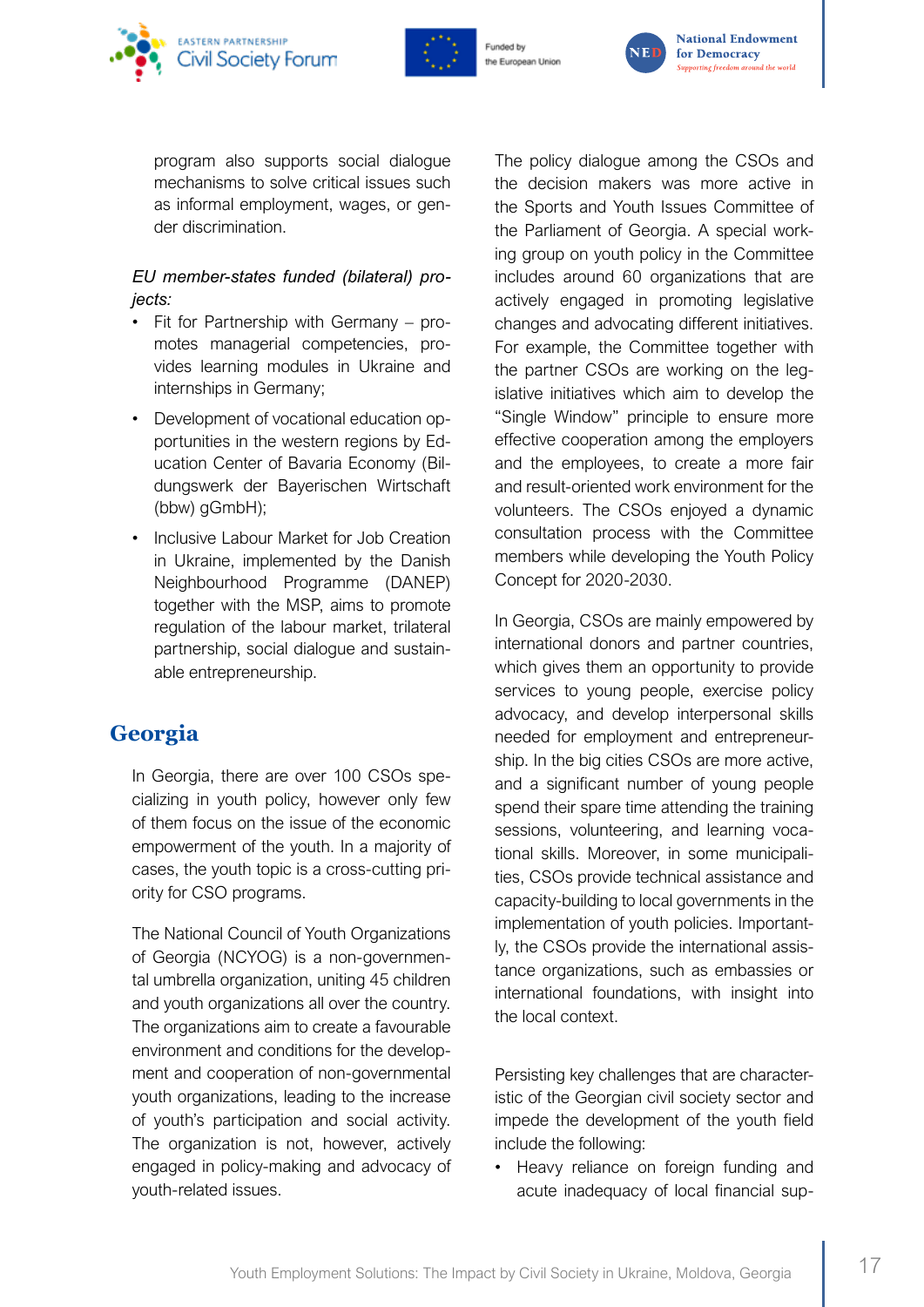



the European Unior



port make the work of CSOs less sustainable. It is especially true for small-scale grassroots organizations operating beyond the capital city. Alternative financing sources may come from the state budget or corporate donations; however, due to the absence of respective legislation, these opportunities are very limited;

- Despite the availability of several platforms for policy dialogue, the cooperation between CSOs, as CSO-state cooperation initiatives, are not systematic and sustainable. Lack of collaboration and coordination interferes with the achievement for more efficient and sustainable results;
- The majority of CSOs do not engage in strategic planning due to the lack of the necessary resources, incentives, and competencies. Also, a lack of watchdog activities, constant monitoring, and evaluation of the youth policy results in the poor accountability and effectiveness of the youth policy;
- The majority of Georgian CSOs failed to establish a membership-based system to build close ties with the general public, including the youth groups $34$ .

A cross-country study conducted by the World Bank shows that Georgian employers named job-related competencies to be the most deficient, as well as crucially important, along with problem-solving skills and openness to experience for typical white-collar jobs. Despite the relative discontent with the employment readiness of the young people, only 7% of firms provided training for their white-collar workers, with the same indicator being much lower for blue-collar workers. Moreover, the percentage of firms cooperating with educational and training institutions is rather small in Georgia<sup>35</sup>.

On the whole, over the last 12 years the recognition of corporate social responsibility has been gradually increasing, but the private sector in Georgia lacks incentives and awareness on the benefits of investing in training and development of its own personnel, and the young people are no exception to that. Representatives from MoES highlighted the lack of skills on behalf of the private sector needed to engage with VET institutions, whether it is curriculum development or work-based learning. Rather as an exception than a rule, a handful of private companies have been active in piloting innovative youth-aimed initiatives, producing good practices such as skill-building, startup funding, digital learning platforms or youth-led projects.

Georgia has experienced important support from international organizations in the area of youth development in terms of capacity-building, technical assistance, funding and knowledge sharing. The assistance has laid a foundation to civil society organizations to deliver services, which otherwise would not have been available, enhanced public institutions and propelled them by providing resources for the implementation of complex reforms.

In Georgia, the EU has been the largest provider of international assistance in different areas for youth development. The comprehensive support allocated to Georgia by the

<sup>34</sup> Head of EU Delegation and Heads of EU Member State Embassies in Georgia, 2018, "EU Roadmap For Engagement With Civil Society in Georgia"

https://csogeorgia.org/storage/app/uploads/public/5cd/dc3/6b3/5cddc36b36e40129876779.pdf

<sup>35</sup> World Bank Group, 2015, "Skills Gaps and the Path to Successful Skills Development: Emerging Findings from Skills Measurement Surveys in Armenia, Georgia, FYR Macedonia, and Ukraine"

http://documents.worldbank.org/curated/en/205051468038032990/pdf/Skills-gaps-and-the-path-to-successful-skills-development-Final.pdf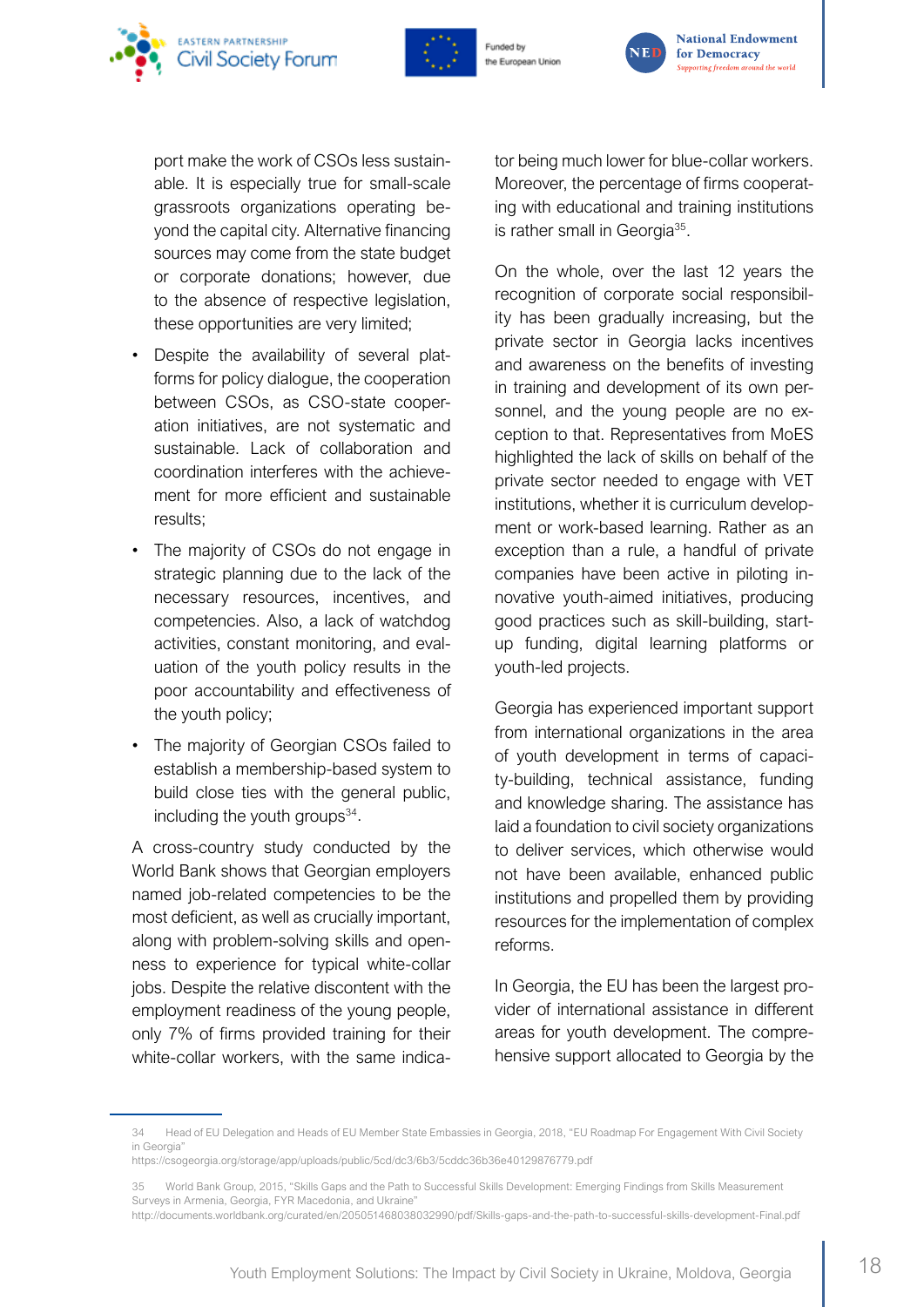





EU aims at approximating the country to the relevant EU policies and practices envisioned by the Association Agreement. The EU has also invested in the development, implementation, monitoring and evaluation of policies led by the Ministry of Education, MOH, MoESD, and services provided by CSOs in the field of employment, with the focus on young people. In particular, the EU has been promoting the modernization of the education and training systems as well as the quality of higher education, VET and non-formal education areas, including labour and economic policies. A recent assistance in the area of youth development by Youth and Education Package is a complex scheme embracing the areas of labour and education policies.

Together with the EU, there are other well-established donors and programs in Georgia. UN agencies, GIZ, Millennium Challenge Compact (MCC) by the US, Swiss Agency for Development Cooperation, The World Bank, Friedrich Ebert Foundation, DANI-DA are especially notable. To what extent the benefits of the international assistance reach the intended final beneficiaries largely depends on the effectiveness of GoG's policies. After all, it is up to the leadership of the country to make the best use of the foreign assistance, to assimilate western models and best practices into the peculiarity of the Georgian context. However, reinforced financial support in cases of superficial compliance with the declared policies may conceal detrimental rent seeking behaviour and profiteering. The absence of an effective donor coordination mechanism, tailor-made actions and data collection in the youth field make it difficult to judge the degree to which the donors leverage result-based policy implementation devoid of political agenda.

### **Moldova**

In the Republic of Moldova there are several initiatives that can be identified at national level, and being implemented both by central and local governments with the support of the international community. Additionally, as part of the commitments taken under the AA agreement specific budgetary programs target the youth employment. These initiatives involve both adjusting the legal framework and practical assistance, thus one could observe education and training programs, as well as support for employment and social participation.

• Currently, the Ministry of Education Culture and Research oversees the programme on development of *Youth Centers* with the support of UNFPA. In December 2017, The Ministry and the UNFPA signed a co-financing agreement for the development of youth services at the local level for a five-year period (2017-2022). The national priorities for the youth sector development outlined in the strategic documents, such as the National Youth Strategy 2020, the Association Agreement with the European Union 2017-2019, the Government Action Program of the Republic of Moldova 2016- 2018, constitute the basis for the partnership. Also, in 2017 a **Joint Fund**<sup>36</sup> worth about USD 1.5 million was set up by the two stakeholders. In 2018, the Swiss Government joined the Fund with an additional financial contribution of USD 1 million. The Joint Fund aims to increase the level of civic participation and involvement of young people in local communities development of the network of Youth Centers in the country and partnerships created

<sup>36</sup> UNFPA Moldova, Joint Fund for the Development of Youth Centers and Strengthening Participation and Civic Engagement among Young people in the Republic of Moldova for 2017 -2022. Project's fact sheet,

https://moldova.unfpa.org/en/publications/joint-fund-development-youth-centers-and-strengthening-participation-and-civic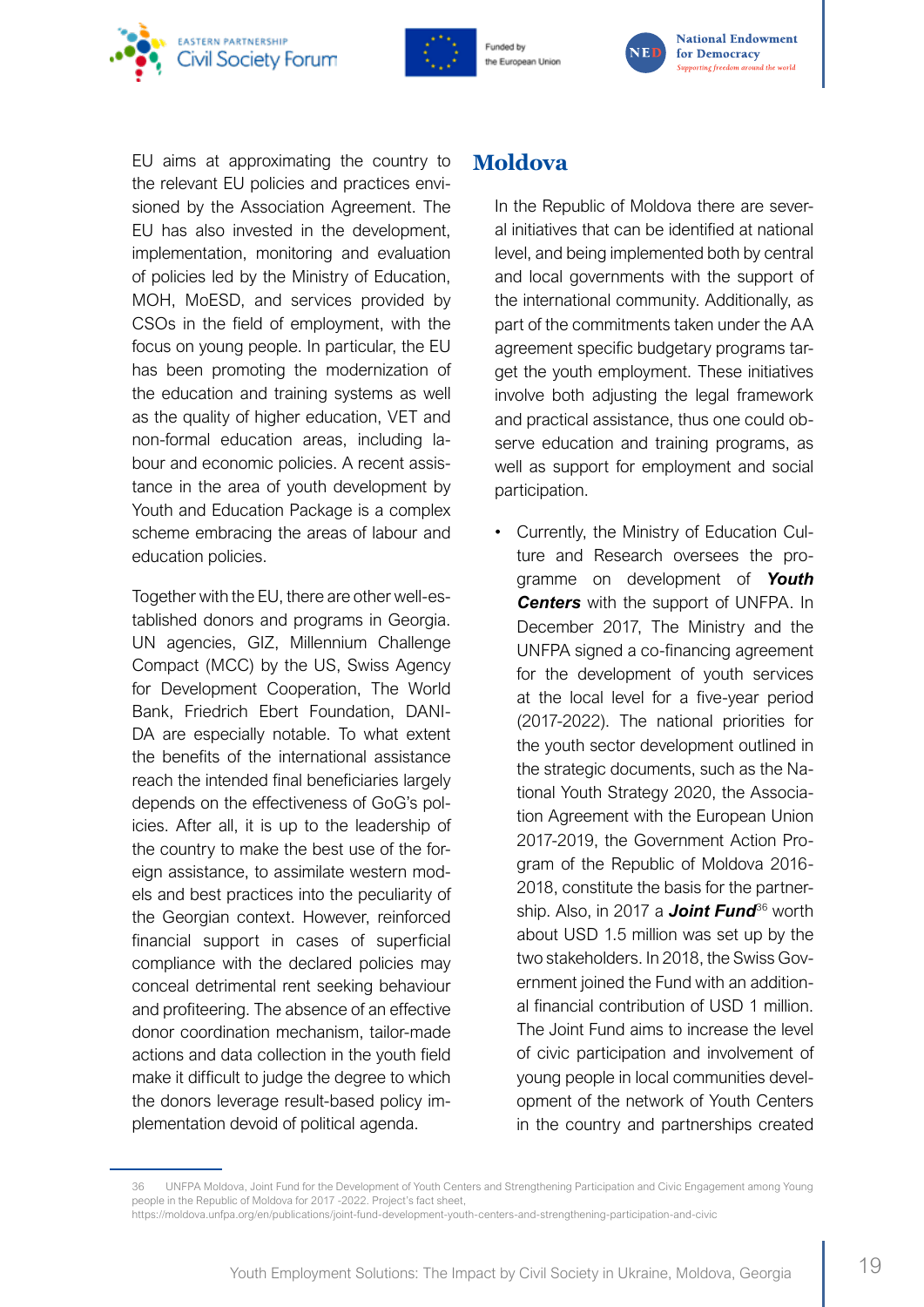



the European Unior



between the School, Youth Center and other stakeholders/local actors being a priority action. Additionally, based on an open call of proposals the Ministry is also providing funding for youth initiatives and projects and youth at district and municipal level. Currently, 44 youth centres in districts and rural areas have benefited from support.

- UPSHIFT Moldova is a social innovation program for young people aged 15 to 24, with a specific focus on the most marginalized and vulnerable youth, especially the NEETs. The aim of the programme is to develop life skills needed to identify and solve social problems, using both learning elements and the opportunity to work together in a supportive environment. UPSHIFT Moldova is a program implemented by TEKEDU with the support of UNICEF Moldova, and was launched in 2019 in Singerei district. Six teams obtained funding and support for the implementation of their ideas in 2019. In 2020 nine teams of adolescents received small grants from UNICEF and the Organisation for small and medium enterprises sector development (ODIMM).
- In October 2018 a Governmental decision was issued for the approval of the *"START for Youth Program: a sustainable business at home"*. The decision was a result of the 2016 Law on small and medium enterprises (SMEs) nr. 179 and the AA provisions on supporting small and medium enterprises (SMEs) and the youth. The Organisation for small and medium enterprises sector development,in coordination with the Ministry of Economy and Infrastructure, was appointed as the implementing agency. The

programme offers two types of support: a "business voucher" – a 10,000 Lei certificate for consultancy and training, and up to 180,000 Lei for financing an investment project. It is open for young people between 18 and 35 from both rural and urban areas. At present, there are 128 investment project support contracts signed, and 95 businesses created in rural areas.

International organizations active in Moldova in the field of youth employment policy:

• In 2017-2019 the International Labour Organization has implemented the *Technical support on employment policies for youth, women and migrants programme in Moldova*. The project aimed to improve employment policies with particular attention to females and young people, with a budget of 998,560 USD. The implementation of the National Employment Policy, the design and implementation of the Territorial/Local Employment Pacts and the implementation of the recommendations coming from the functional audit of the Public Employment Service represented the focus of the intervention. The approach of the intervention was based on the involvement and participation of the job-seekers and employers in implementing the measures to promote more and better jobs, and for tackling inequalities in the labour market<sup>37</sup>. The Local Employment Part*nership (LEP)*, implemented by ILO, reached out to 600 young NEETs in the Cahul region, selected as a pilot region due to complex labour market challenges that it faces. 282 young NEETs are already registered as unemployed to benefit from active labour market measures, which is a great achievement taking

<sup>37</sup> Technical support on employment policies for youth, women and migrants in Moldova, https://www.ilo.org/budapest/countries-covered/moldova/WCMS\_630209/lang--en/index.htm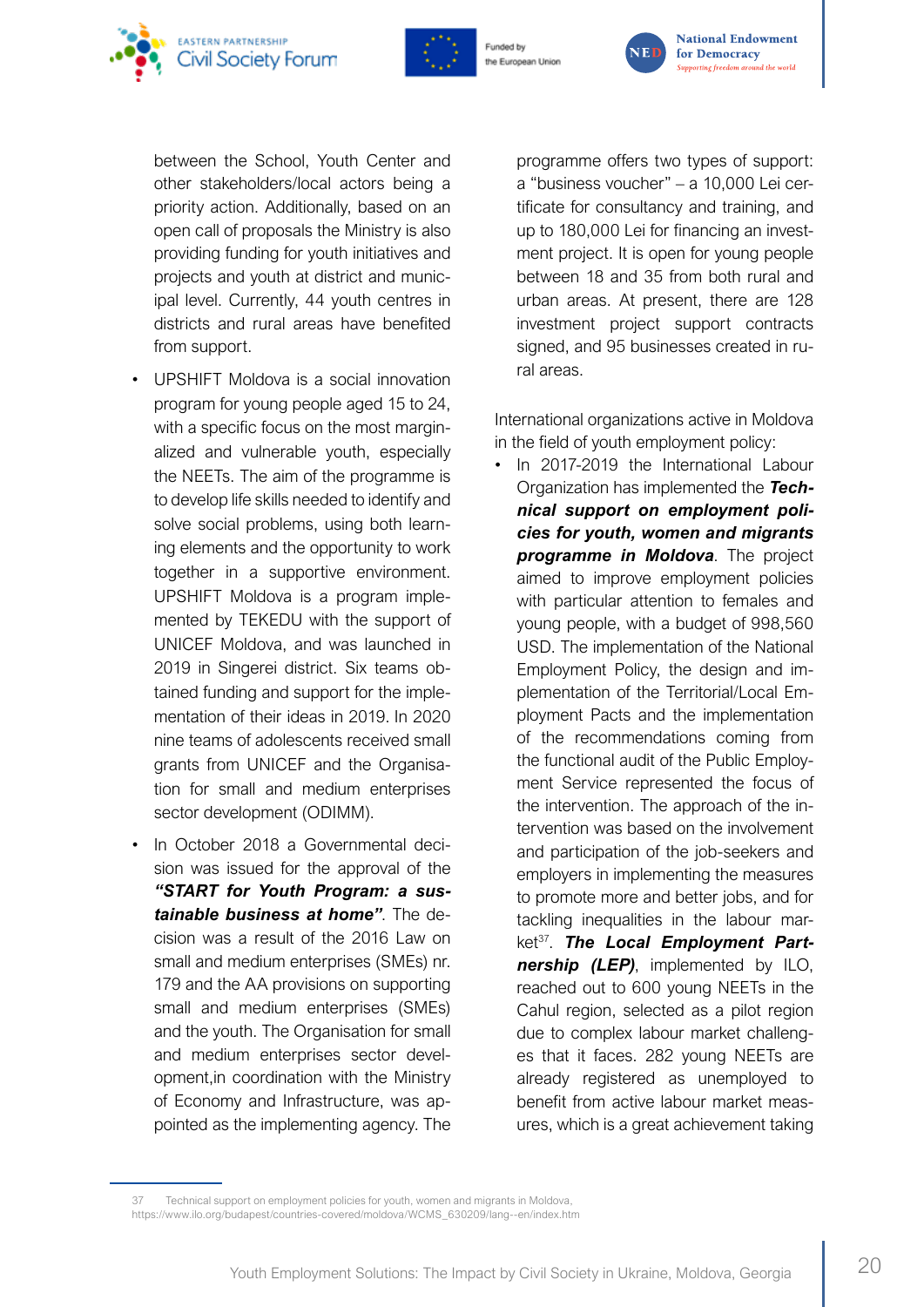



the European Unior



into account that economic inactivity is a major challenge in Moldova. To date, this partnership created 135 jobs, 20 startups and 2 cooperatives. Additional small businesses and jobs are in the pipeline in this rural region, where the rate of inactive youth is the highest in Moldova (25%). The Local Employment Partnership engages public and private partners trying to find common solutions for labour market challenges in their community. In the case of Cahul, 20 partners, including educational institutions, micro-finance banks, the employment service, and the local enterprises came on board.<sup>38</sup>

• The German Agency for International Cooperation (GIZ) Moldova, within the German cooperation framework, has implemented the project "Structural Reform in Vocational Education and Training (VET)". The framework of the project supported the set-up of a working group, composed of representatives from the line ministries, business associations, individual companies and technical vocational training • providers, with the aim of negotiating and elaborating the regulation on organization and conduct of Dual Vocational Education and Training in Moldova. The final document was approved by a Government decision, on 11 January 2018. One of the novelties of the document is that for the first time it introduces the term of "apprenticeship salary" as remuneration to those who go through on-the-job training within acompany.39 According to the Donor Committee for Dual Vocational Education and Training website, during the school year 2017-2018, about 50 companies initiated implementation of dual programmes in collaboration with about 20 technical vocational education providers, more than 600 trainees currently benefiting from these programmes. Other donors have also pursued vocational education and training activities in the Republic of Moldova, among them the Austrian Development Agency (Youth Employment and Qualification) $40$  and LED41.

<sup>38</sup> ILO Local Employment Partnership creates new jobs for youth in Southern Moldova, 05 March, 2020, https://www.ilo.org/budapest/whats-new/WCMS\_737659/lang--en/index.htm

<sup>39</sup> Moldova: New Regulation on Organization and Conduct of dual Vocational Education and Training (VET) https://www.dcdualvet.org/en/moldova-new-regulation-on-organization-and-conduct-of-dual-vocational-education-and-training-vet/

<sup>40</sup> https://www.dcdualvet.org/en/portfolio-items/project-example-ada-moldova/

<sup>41</sup> https://www.dcdualvet.org/en/portfolio-items/project-example-led-moldau/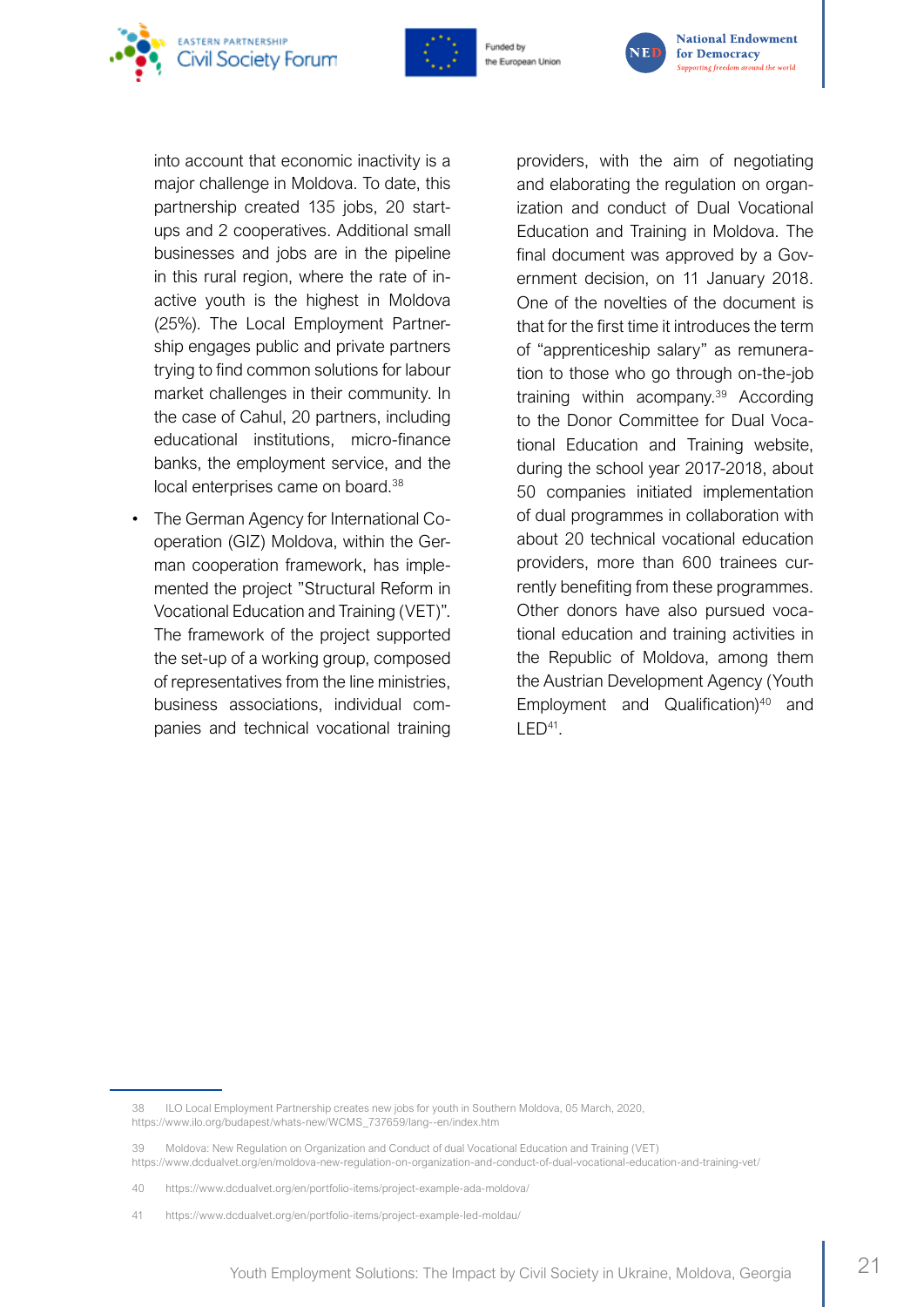<span id="page-23-0"></span>





# **Country Conclusions**

## **Georgia**

Over the last decades, Georgia has made considerable progress in terms of the youth policy modernization and development. Despite significant achievements, the country is still in a transition stage and faces many challenges to create more benefits and welfare for the young people, as well as the whole society. Due to the structure of the Georgian economy, the employment opportunities available in the country are at variance with salary and career growth expectations of the young people. When weighing the opportunity cost of taking a blue-collar job in the country against emigrating to do the same type of work for better remuneration, young people's choice tilts toward the latter. No wonder that youths are the ones who emigrate most frequently. The government policies have been aiming at developing SMEs, and investing in human capital as a measure to address the shortcomings of the economy. Despite the presence of funding mechanisms to start one's own business, only a small fraction of young people avails those opportunities. Therefore, the emphasis should be made on creating decent jobs for the young people in productive sectors of the economy while ensuring a social protection system.

The existing gap between the qualification provided by schooling and higher education, and the requirements posed by employers, remains a serious issue. Overall, the labour policies have mostly been focused on bridging the gap between the available vacancies and a workforce supply. The labour regulations and programs, carried out by the government, highlight the need of young people for specialized programs, training and funding. The efforts have been made to shape youth employment outcomes through different public employment services and subsidies. In its endeavour to establish stronger ties between school and work, the MoES has been making incremental steps towards modernizing, promoting the VET systems and work-based learning, while creating partnerships with the private sector. Nonetheless, the impact of these policies has been minuscule and can be regarded as being at a very early stage of development.

International agreements signed by Georgia and reverberated through the national strategies, however did not lead to effective policy action, on the instance of the National Youth Policy 2014. The experience with the Revised European Charter on the Participation of Young People in Local and Regional Life shows that the ratified international agreements may stay dormant unless backed by a financial support. Nevertheless, the financial opportunities presented by the EU for the AA implementation do not guarantee the efficient policy implementation.

Influencing youth transition requires an integrated approach involving different levels of government and various sectors. Previous efforts for youth policy-making in Georgia mostly failed to accommodate the complexity of cooperation and were largely limited to stand-alone initiatives. At the local level, the municipalities, in spite of being mandated to develop and implement local youth policies, have not demonstrated a strong commitment in this direction.

The abundance of international support available for Georgia makes the work of civil society organizations more effective. However, only a few large CSOs work in the area of youth economic empowerment, while the lack of local resources thwarts the sustaina-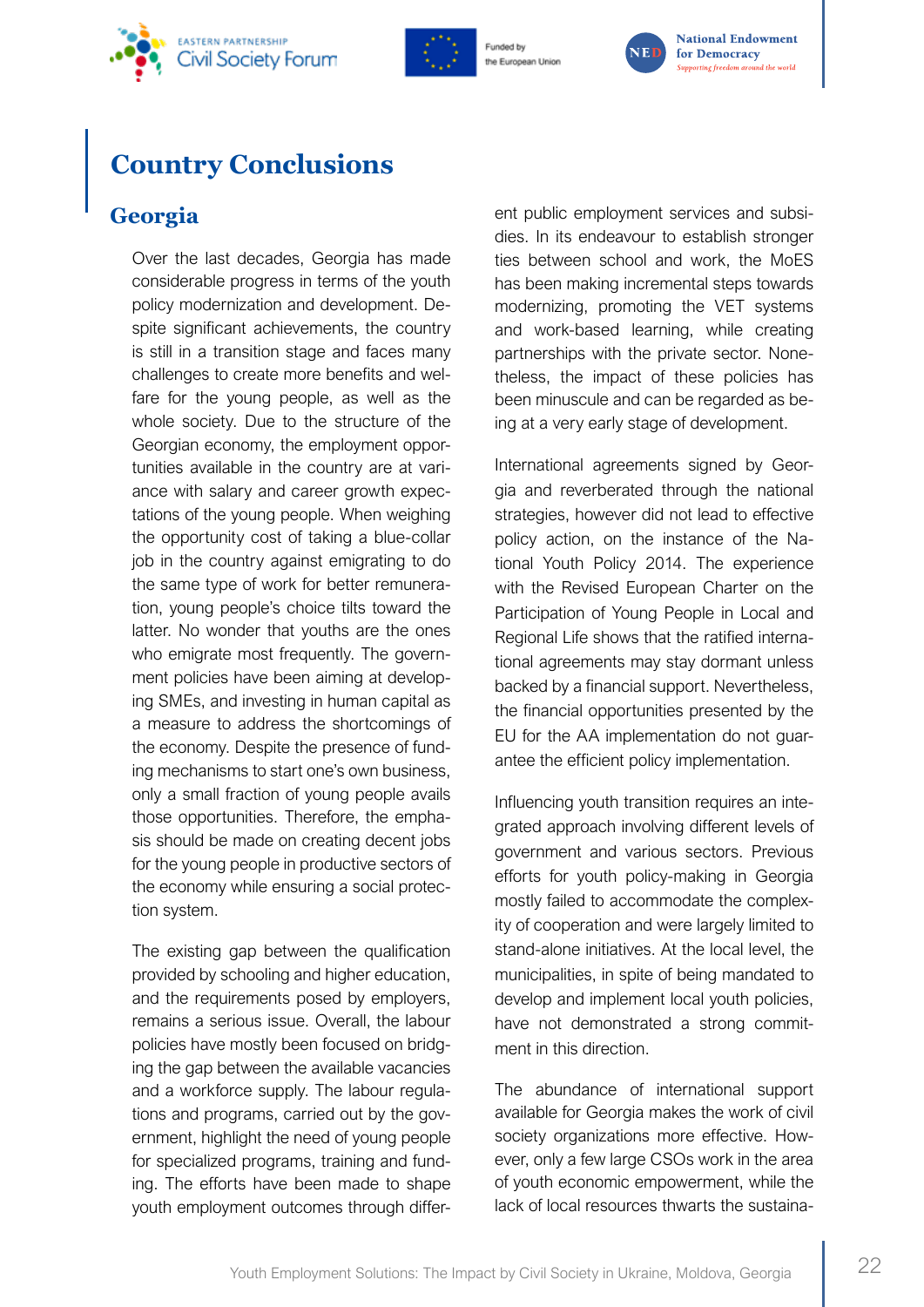<span id="page-24-0"></span>





bility of small organizations. On the positive note, there are signs that youth unemployment issue is coming increasingly to the fore of policy. The Youth Agency has recently introduced platforms for youth and CSO engagement as well as funding schemes giving the priority to regional organizations. Furthermore, a growing number of large private companies and business associations in Georgia have been mainstreaming innovative corporate-social responsibility (CSR) projects in the field of youth empowerment as well as work-based learning.

Looking at a bigger picture, Georgia is at the inception stage of developing policies towards a quality youth policy. In the meantime, the state of demographic transition and high rate of youth unemployment indicates the urgency for the governmental action. Considering acuteness of the youth unemployment issue and the rigidity of the social and economic mobility, more shall be done in order to develop coherent youth-oriented policies, engage CSOs in the policy-making process, bridging the knowledge gap, fixing the coordination issue, promoting entrepreneurship and introducing relevant regulations.

### **Moldova**

The developing policy framework related to the young people as a segment of the general population is a sign of the increasing attention, which is partly due to the enhancement of the Moldovan and the EU relations. Youth employment became a relevant part of the reconceptualizing of the employment policies in Moldova, the focus from passive to active labour market measures bringing more advantages to Moldovan young people. Identifying NEETs as a priority category for support represents a progress in the reform processes tackling youth and employment policies.

Despite this, the Republic of Moldova faces a series of problems linked to the socio-economic development of the country, directly impacting the young people's life. The massive migration processes, increased unemployment, high level of corruption, education shortages and institutional deficiencies being among the key factors.

The development of secondary legislation still remains to be a priority for the full implementation of the primary legislation regulating employment. Assigning budgetary funds according to policy priorities and training of professionals represent 2 additional conditions for successful fulfilment of the reform processes.

### **Ukraine**

Ukrainian case demonstrates a difference between a normative dimension of youth employment (legislation, strategic and policy documents) and its actual implementation. Despite this policy area being cherished by legislation as a kind of priority, stakeholders in civil society and in the government share the consensus that youth employment policy is not a special, self-sufficient policy area. In fact, it is being addressed within the general framework of the employment policy, and partially within the framework of the youth support activities.

Numerous legal norms on support of youth employment are not translated into meaningful policy instruments. During Covid-19 related limitations, Ukrainian business and society observed a deep split between the EU approach to sustain jobs and businesses and the national reality, when very few support schemes were provided to Ukrainian companies and employees. Institutional reforms, such as transfer of powers from one ministry for another in terms of employment policy has yet to prove its effectiveness.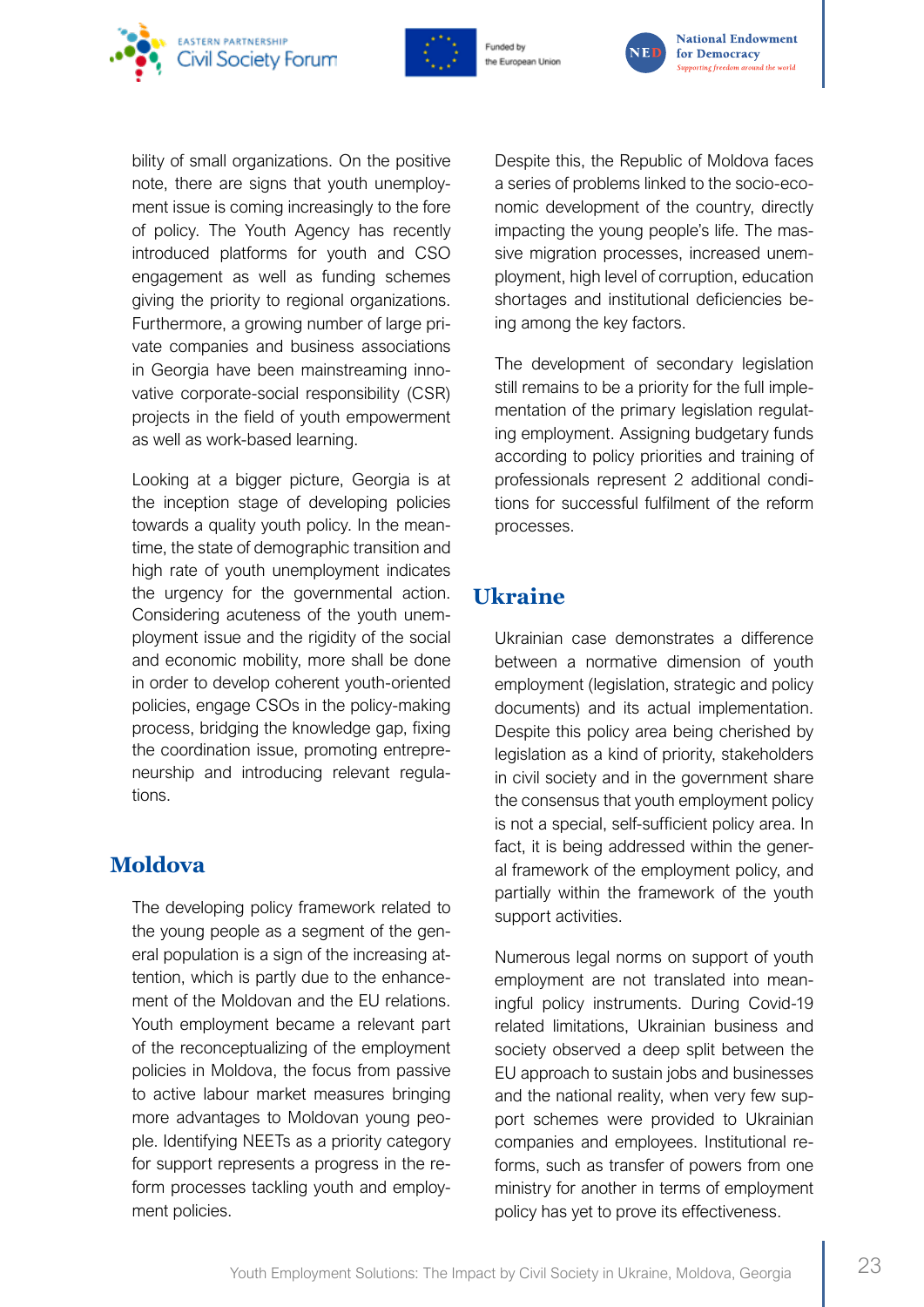



Funded by the European Unior



**National Endowment** for Democracy Supporting freedom around the world

Therefore, the gap between the normative reality and the implementation practice is being fulfilled by the actions of civil society, business, international projects and educational institutions. These actions are focused on a dialogue among stakeholders to match the demand and supply in the market, to provide young people with career advice, first job or on-the-job training, and develop their soft skills. These initiatives are mostly informal, but in some cases they are being formally supported by the authorities. Such initiatives provide an example of what can become a basis for a future youth employment policy, if supplemented with more systemic professional orientation activities and meaningful schemes of public support to business.

Unlike Georgia and Moldova, Ukraine did not undergo an institutional reform in the sphere of youth policy (e.g. by setting up a special agency). Some changes in the state employment policy mechanism (e.g. transfer of powers from one ministry to another) has not brought any meaningful results yet. Therefore, the patchwork of initiatives by CSOs, business sector projects, the university programs and the international projects will continue to jointly fulfil the gap and provide services and support for youth employment.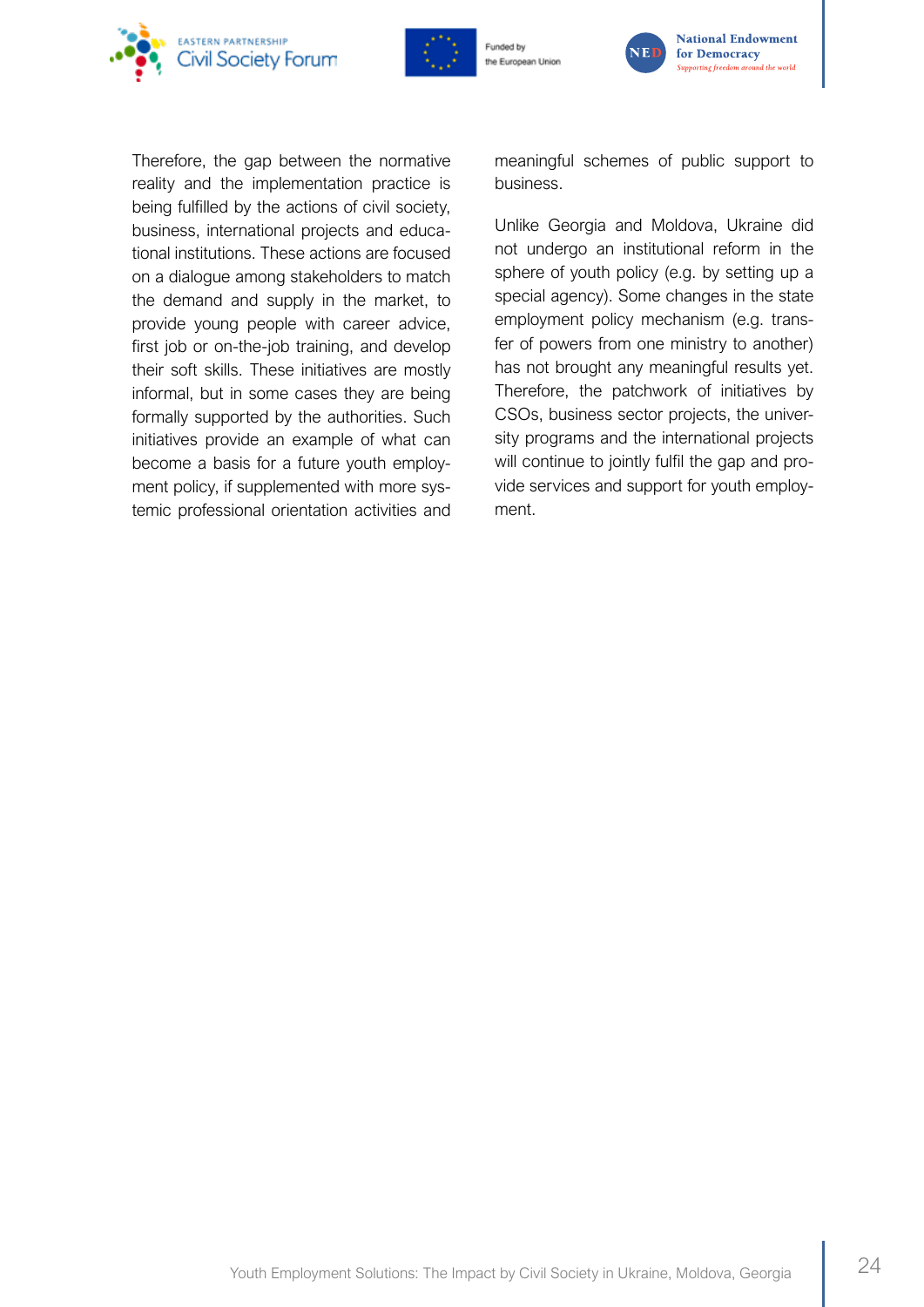<span id="page-26-0"></span>





# **Country Recommendations**

## **Georgia**

- **"Mainstreaming" cross-sector initiatives.** A holistic approach is a precondition to successful youth policy since no single entity is capable of fully providing youth services at all levels. Many sectors need to work together when devising policies to influence outcomes. Therefore, it is essential to design a model for better coordination with the clear lines of accountability that are going to work for Georgia. The GoG's Inter-Agency Coordination Council could be reactivated and empowered with issue-specific working groups. Sector ministries could assume responsibility for the bulk of policies and allocate needed human and financial resources that affect youth in their respective domain.
- **Tailoring services to the needs of young people.** Beyond the enhancement of the current public services whether it is education, employment guidance or funding schemes, more committed efforts are needed in terms of adapting the existing services to the needs of the young people of different age categories. Young people as a heterogeneous group require distinct approaches regardless of the nature of the service. In this regard, using youth-friendly language and means of media to communicate the value of youth-targeted programs and projects is of crucial importance.
- **Establishing the National Framework.** A well-articulated set of national objectives for youth, developed in collaboration with the relevant ministries and stakeholders is vital in managing the coordination. Operationalizing goals, objectives and setting quality indicators will enable monitoring and evaluation of implementation.
- **Valorise, prioritize and provide central governmental backing.** Subordinating the Youth Agency to the direct supervision of the prime minister sends an important message towards valorisation of the youth policy in Georgia. This should enable the agency to break through bureaucratic logjams at all levels of governance. This trend should be reinforced to obtain increased funding and put the agency in a central position of youth policy coordination among other relevant ministries.
- **Elaborating a youth employment strategy.** Develop a comprehensive youth employment strategy and respective action plan tailored to the needs of all groups of the Georgian youth. This strategy should be linked to the general economic development strategy and reflected in the broader youth policy framework. Whether it is youth policy or youth employment policy it is important to have them both integrated in planning the national policy. For instance, SME Development Strategy or National Strategy for Labour and Employment Policy of Georgia could feature the issues and an action plan related to young people.
- **Make the knowledge economy a priority.** The development of human capital in the country should prioritize youths when investing in the promotion of SME and Information and Communications Technology (ICT) industries. However, human capital development should be reinforced by establishing strong bonds and linkages between academia and the private sector. Therefore, more investments are needed in the research and development (R&D) and science development in the country. Georgian young people with technical backgrounds and foreign uni-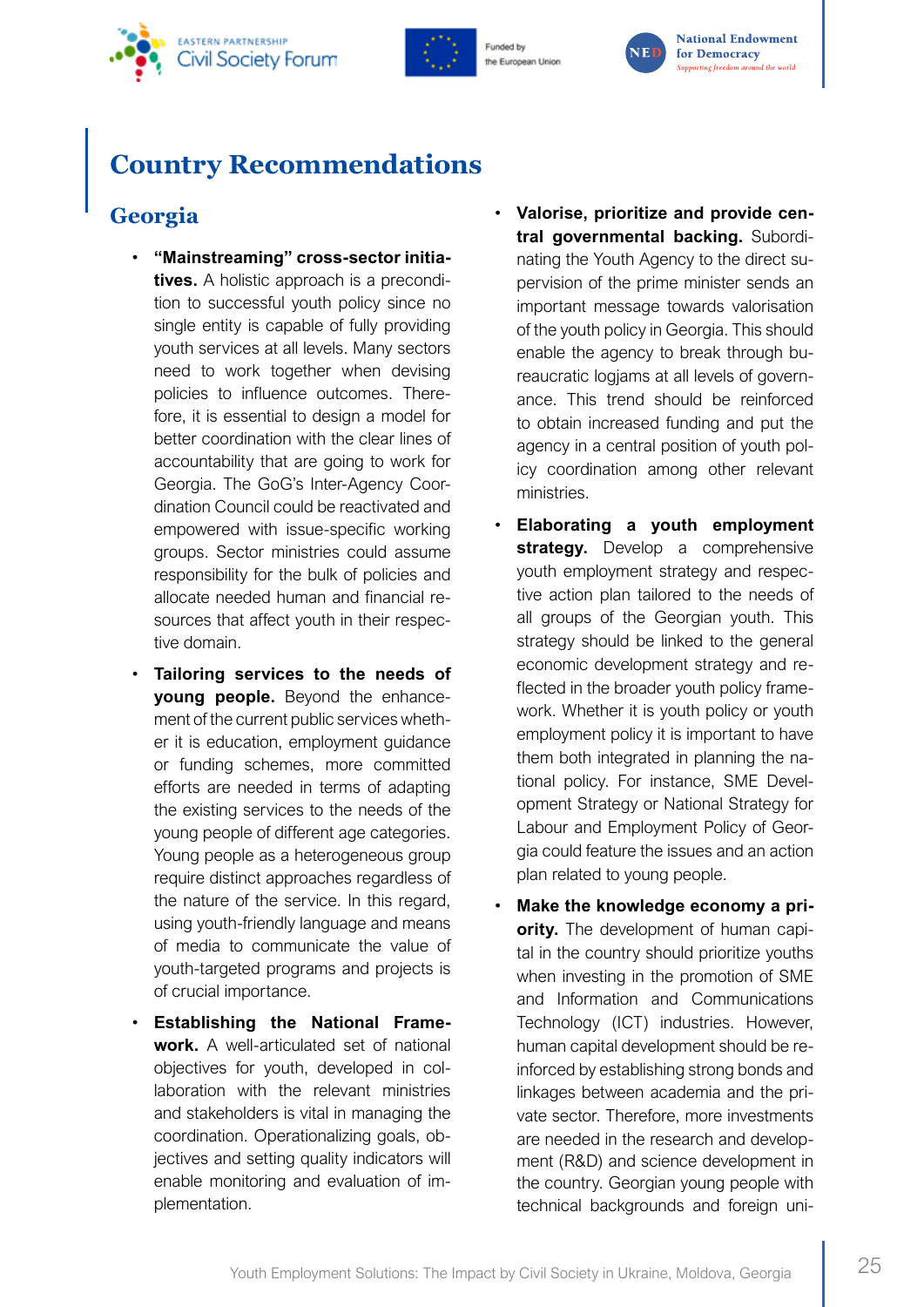<span id="page-27-0"></span>



versity degrees should be empowered and encouraged to pursue their practices to contribute to the development of the country.

- **Enhance the local self-governments.** Local self-governments should be empowered to take leadership and increase effectiveness on implementing youth policies at the municipal level. They should have to take more efforts on capacity building of the local staff that works on youth policy and increase the annual budget to spend on youth and high-quality programs.
- **Empower Public Private Partnership.** Introduce performance-based incentives by contracting out active labour market policy services to CSOs and companies. There are a few organizations in Georgia that are showing promising results in terms of employment services and could benefit from such policies. As the experience of countries like the UK and Australia demonstrates, a performance-based payment system is the most cost-effective solution.
- **Genuinely open institutions for young people.** Despite the commitments made by GoG to implement the Open Government Partnership and make public institutions more open, much remains to be done in this direction. Capacity building, institutional stability and political will are necessary to not only ensure proactive provision of information by public organizations but to provide workable platforms for consultations, feedback, and cooperation with youth.
- **Enhance the cooperation with CSOs.**  Creating effective coordination mechanisms and ensuring more systematic and sustainable policy dialogue among state institutions and CSOs will significantly contribute to more efficient and result-oriented youth policy development.
- **Develop the capacity for the policy dialogue and watchdog activities.** CSOs should enhance their capacities for more effective policy dialogue and advocacy. They should be empowered with the opportunities for permanent monitoring and evaluation of the youth policy strategies and ensure more accountability and transparency of the state institutions.
- **International Donors.** In order to increase effectiveness of the support by international donors, it is important to carry out a comprehensive assessment of how current assistance strategies serve young people and what are the lessons learned. They should have to enhance coordination across sectors with the engagement of the state and non-state actors to ensure a more tailor-made and needs-based approach. The international donors should advance evaluation of the programs and policies carried out by their beneficiaries.

### **Moldova**

- **The primary legislation should be enforced by a well-designed secondary legislation.** Regardless of the fact that recently both youth and employment sectors have developed or updated the legal framework according to European standards, the lack of secondary legislation providing for the full implementation of the laws is hindering the potential effect of the reform processes.
- **Youth as a specific category in employment policies should be considered.** Even though young people are described as a specific category in policies tackling employment, the provisions refer mostly to age limits imposed for different activities and not necessarily address specific passive and active labour market measures.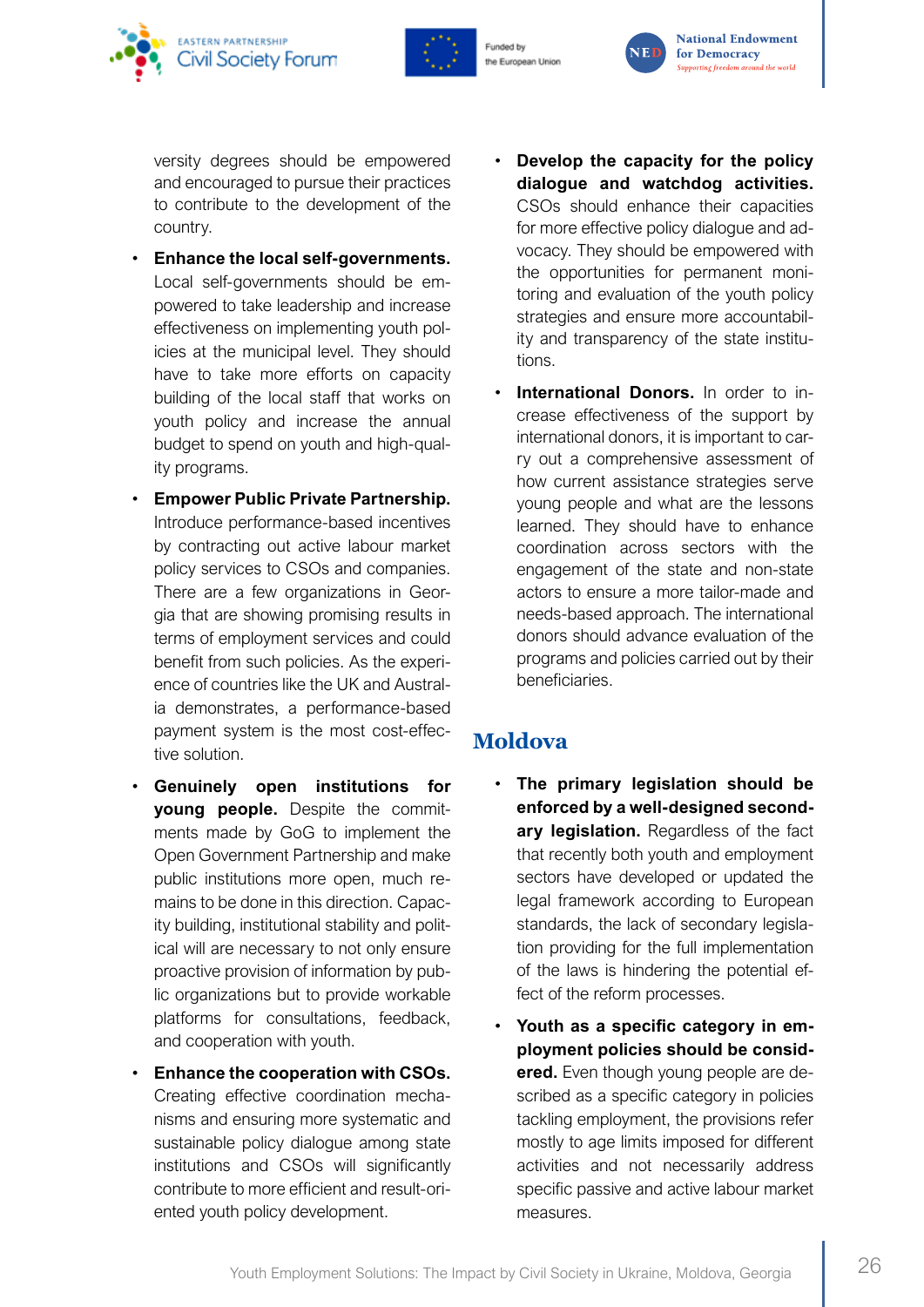

the European Unior



• **Better observe the migration waves and offer social assistance to young people coming from families with parents being the working migrants.** Increased social and psychological support should be offered to young people coming from families with parents working abroad due to their specific family conditions which lead to shortages related to social inclusion, school drop-out or low educational performance, incapacity to take career decisions.

**EASTERN PARTNERSHIP** 

<span id="page-28-0"></span>**Civil Society Forum** 

- **Independent audit of the programmes designed to support youth policies.** The political factor seems to play an important role in shaping the youth programmes in Moldova. Thus, it is imminent to have transparent and independent audit of the governmental programmes in order to ensure the equal participation, fairness of the decision-making process and full implementation/sustainability of the selected projects or potential financial support.
- **Strive for compliance of the donors' agenda to national needs.** An enhanced coordination of the national institutions policy framework with the donors' priority agenda for development could pave the way for a more constructive and efficient implementation of the reform agenda.
- **Design efficient inter-institutional communication mechanisms.** A strategic communication action plan should be designed in order to improve the connection among stakeholders: central authorities and local authorities, central authorities/local authorities and the donors' community, central authorities/local authorities and civil society/business community, regular reunion of stakeholders.

### **Ukraine**

• **Legislation** should be renewed to make youth employment policy a self-sufficient area, to move from declarative norms to modern and effective mechanisms of formation, implementation and monitoring of the youth employment policy. This entails a comprehensive redesign of the policy itself, including defining the core questions: what is the youth employment policy in the context of other policies; what are its objectives; what are the responsible institutions and their functions. The relevant ideas and proposals shall serve as a basis for a framework policy document in the field of youth employment policy. Policy priorities can be based on interrelated components of youth employment promotion, including professional orientation, analyzing the market demand, update of the curricula, development of skills and knowledge, support for creation of the entry jobs, on-the-job training and start ups. These priorities can serve as a blueprint for national and local level policymaking. Local authorities, in particular, should have objectives defined in the context of regional policy mechanisms, which allow promoting such services by the national government or local funded projects.

- **Anti-crisis response mechanisms** must be developed at all levels of government, in terms of providing support to secure jobs and prevention of businesses shutdown. The EU experience and EU norms in public support, in state aid to undertakings must be used for that. More opportunities shall be created in micro grant support for start-ups, SMEs, social entrepreneurship and creative industries.
- **Labour market forecast** (for 3-5 years ahead) shall be introduced with a focus on professions and skills demanded from the young people. Current informal initiatives involving business, universities and CSOs can provide some background for that. Professional orientation must start in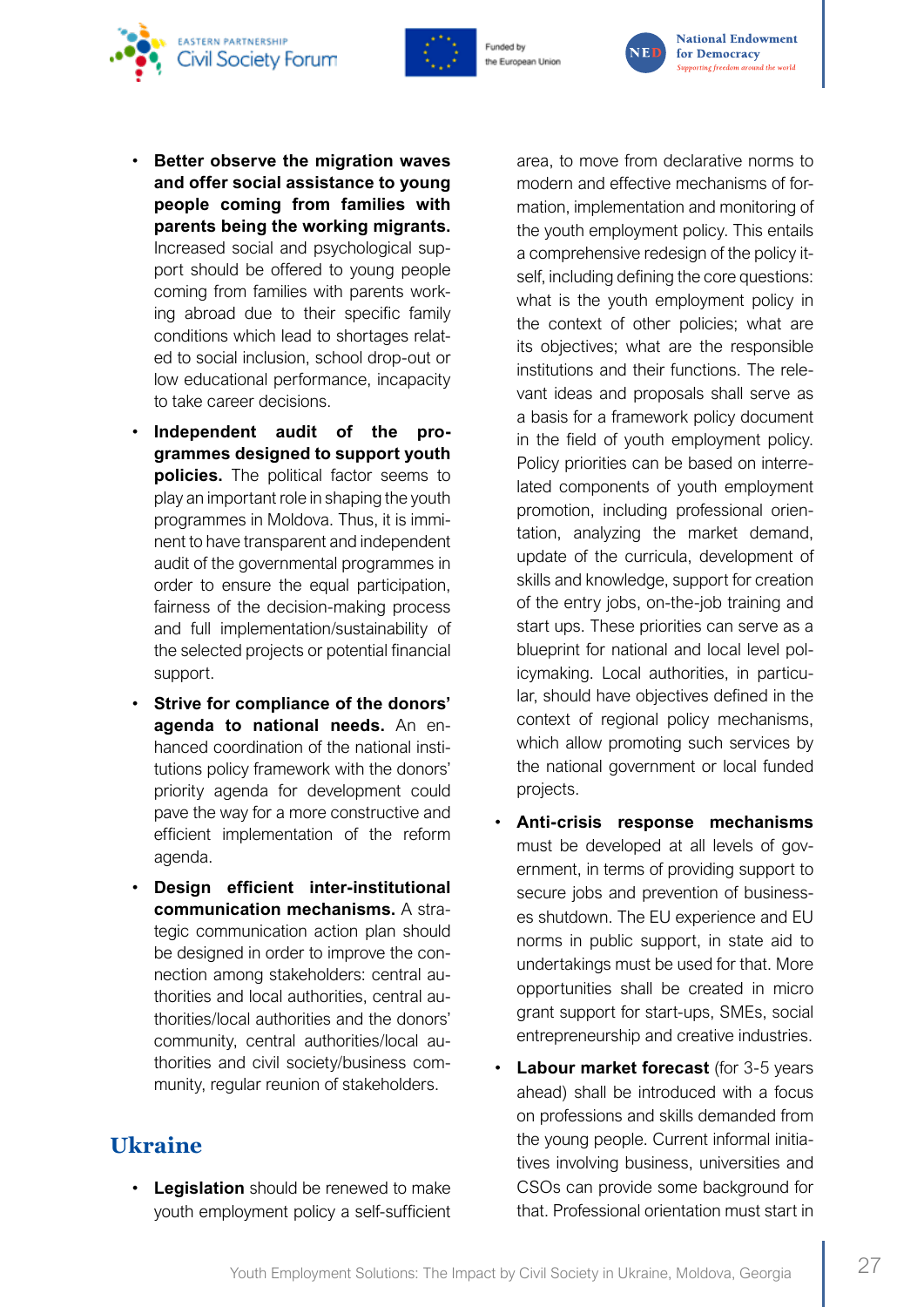





secondary school. Professional and career advice must be based on such market forecasts.

• At the **regional and local level**, youth employment objectives should be linked with the economic **development objectives**, and the LSGs (hromadas) shall have access to budget resources to achieve such objectives. More public

support opportunities shall be created for startups, social entrepreneurship and SMEs, as these can provide more jobs for the young people. For that, the key stakeholders could rely on the relevant European practices and standards.

• Support to **dual education** (combining work and studies), foremost in the vocational education sphere.